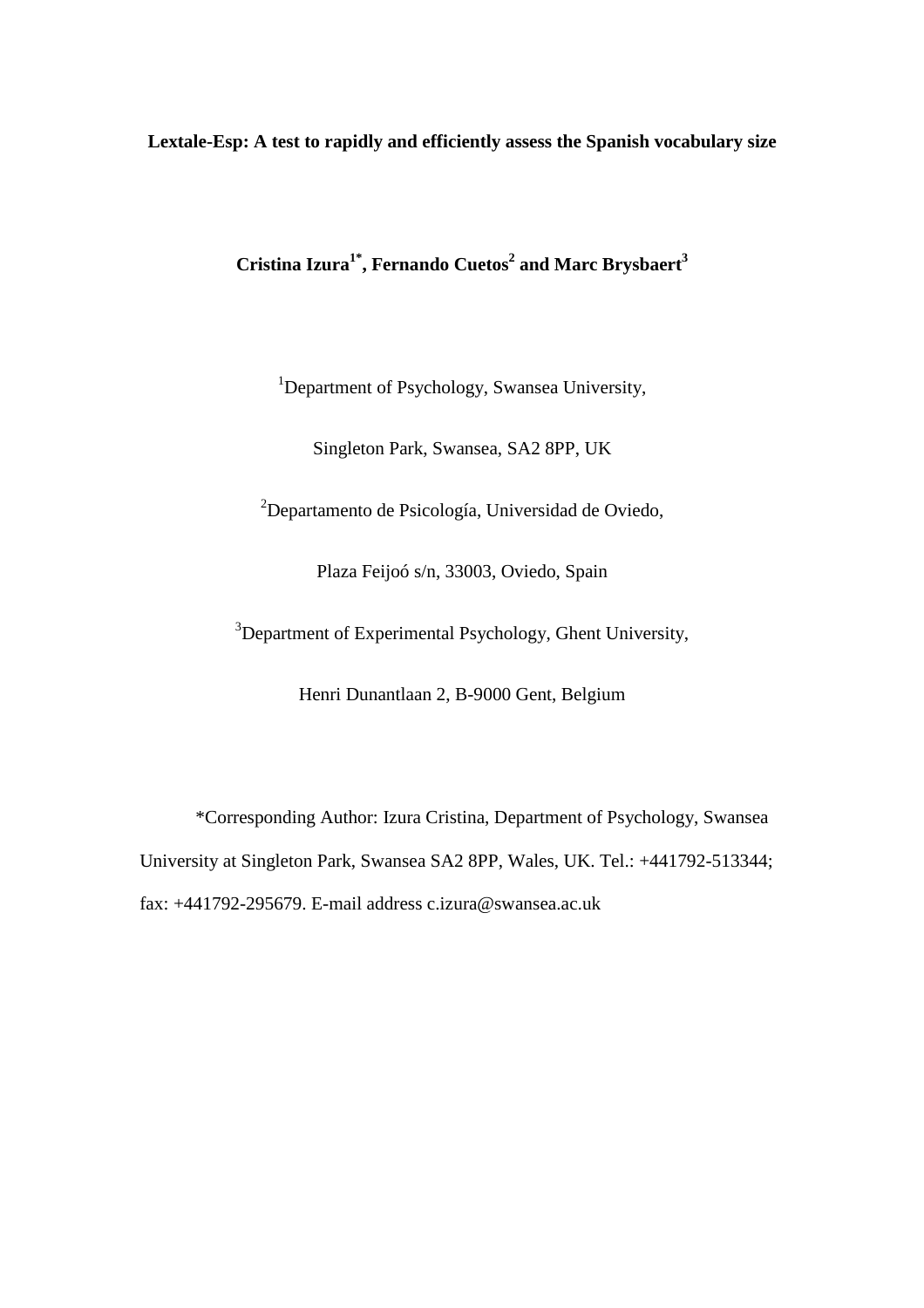# **Lextale-Esp: Un test para la rápida y eficaz evaluación del tamaño del vocabulario en español.**

# **Cristina Izura1\*, Fernando Cuetos<sup>2</sup> and Marc Brysbaert<sup>3</sup>**

<sup>1</sup>Department of Psychology, Swansea University,

Singleton Park, Swansea, SA2 8PP, UK

<sup>2</sup>Departamento de Psicología, Universidad de Oviedo,

Plaza Feijoó s/n, 33003, Oviedo, Spain

<sup>3</sup>Department of Experimental Psychology, Ghent University,

Henri Dunantlaan 2, B-9000 Gent, Belgium

\*Corresponding Author: Izura Cristina, Department of Psychology, Swansea University at Singleton Park, Swansea SA2 8PP, Wales, UK. Tel.: +441792-513344; fax: +441792-295679. E-mail address c.izura@swansea.ac.uk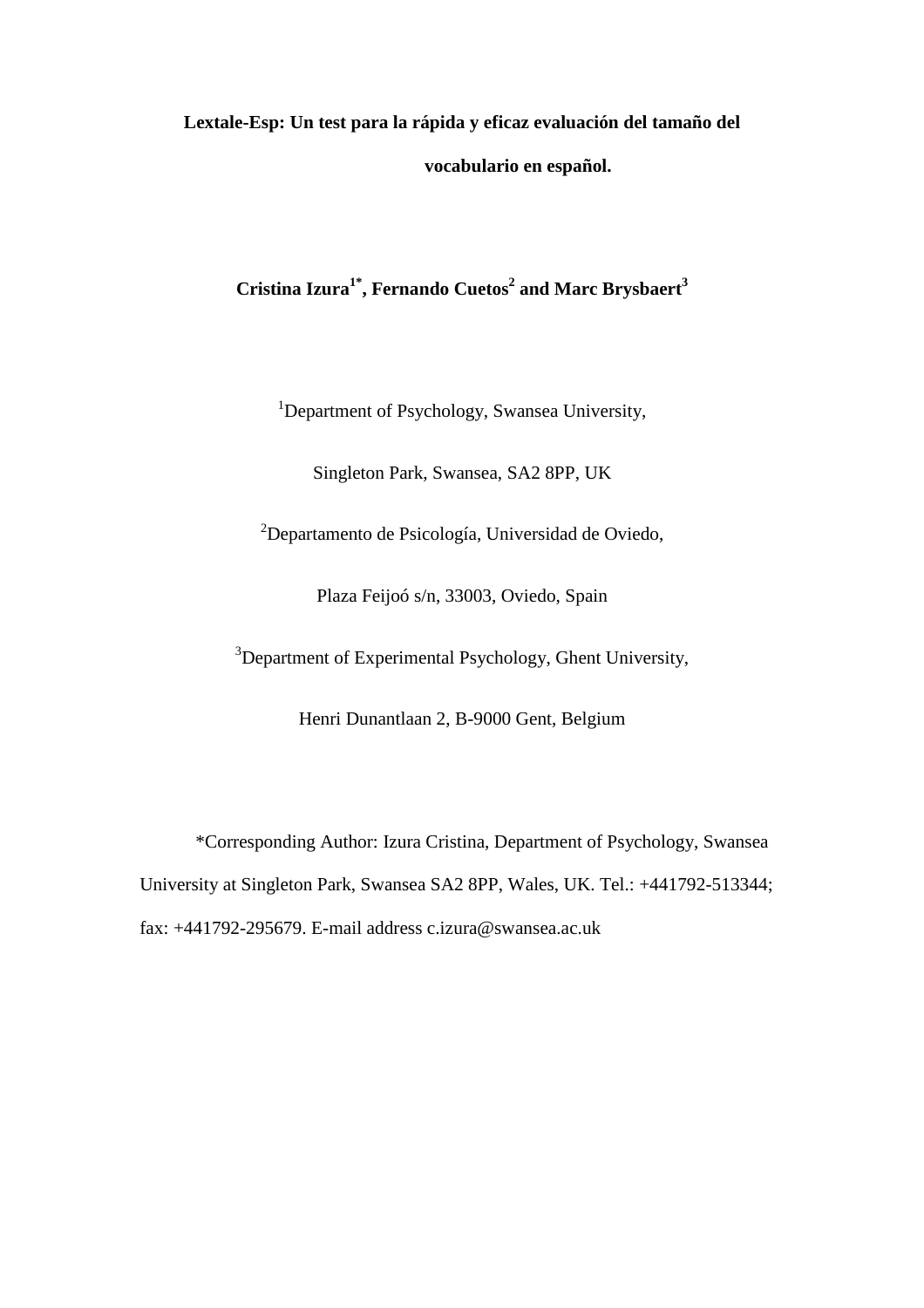### **Abstract**

The methods to measure vocabulary size vary across disciplines. This heterogeneity hinders direct comparisons between studies and slows down the understanding of research findings. A quick, free and efficient test of English language proficiency, LexTALE, was recently developed to remedy this problem. LexTALE has been validated and shown to be an effective tool for distinguishing between different levels of proficiency in English. The test has also been made available in Dutch, German, and French. The present study discusses the development of a Spanish version of the test: Lextale-Esp. The test discriminated well at the high and the low end of Spanish proficiency and returned a big difference between the vocabulary size of Spanish native and non-native speakers.

Keywords: Spanish proficiency test, vocabulary size, first language, and second language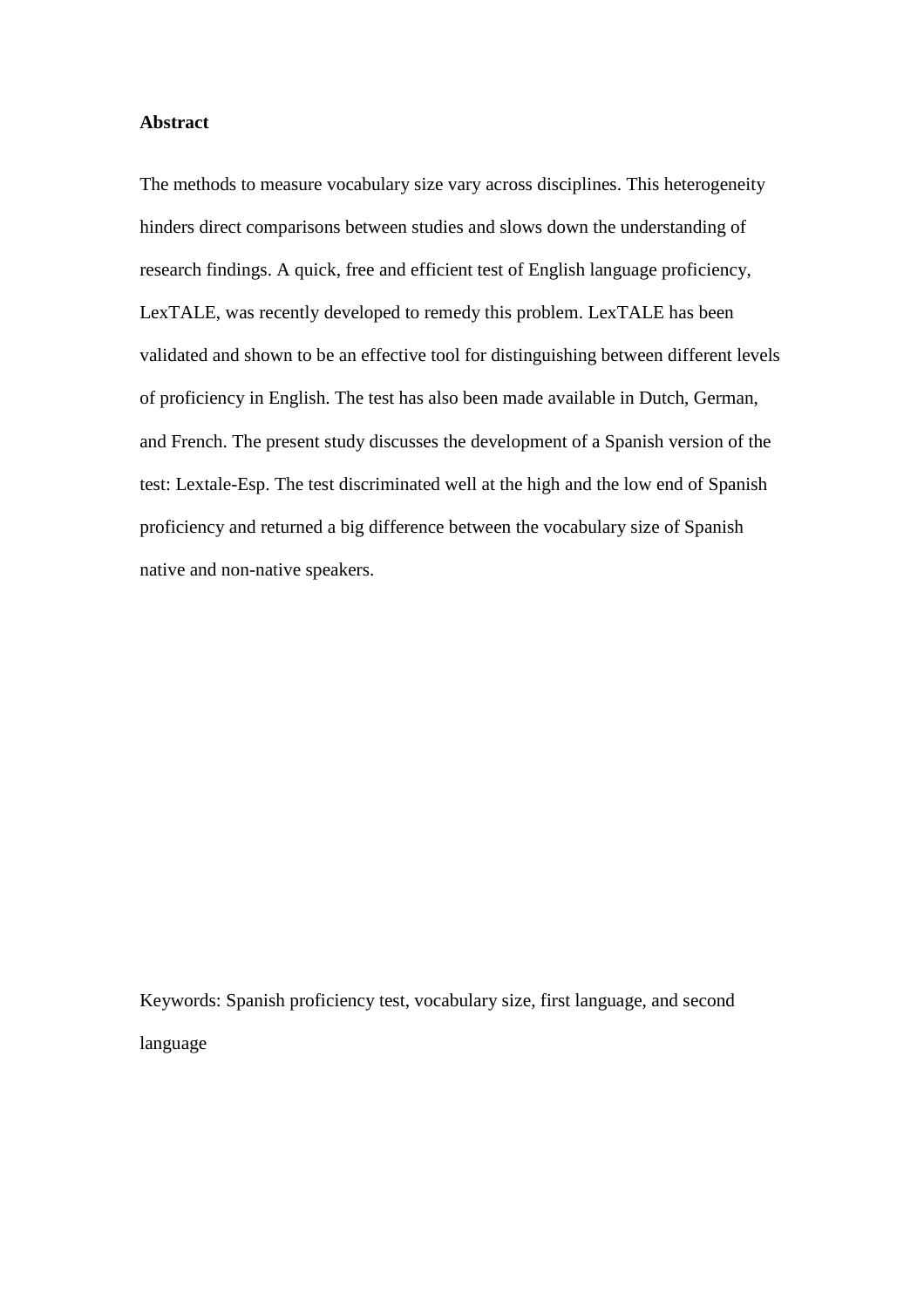#### **Resumen**

Los métodos para medir el tamaño del vocabulario varían según las disciplinas. Esta heterogeneidad dificulta las comparaciones entre estudios y enlentece la comprensión de los hallazgos. Para remediar este problema, recientemente ha sido desarrollado un test de competencia lingüística en inglés que es rápido, eficaz y gratis, el LexTALE. El LexTALE ha sido validado y ha demostrado ser una herramienta eficaz para distinguir entre distintos niveles de competencia lingüística en inglés. El test también se ha realizado en holandés, alemán y francés. El presente estudio presenta la versión española del test; Lextale-Esp. El test mostró una buena discriminación entre los niveles altos y bajos de competencia en español y reveló grandes diferencias entre el tamaño de vocabulario de nativos y no nativos.

Palabras clave: Test de competencia lingüística en español, tamaño del vocabulario, primer idioma y segundo idioma.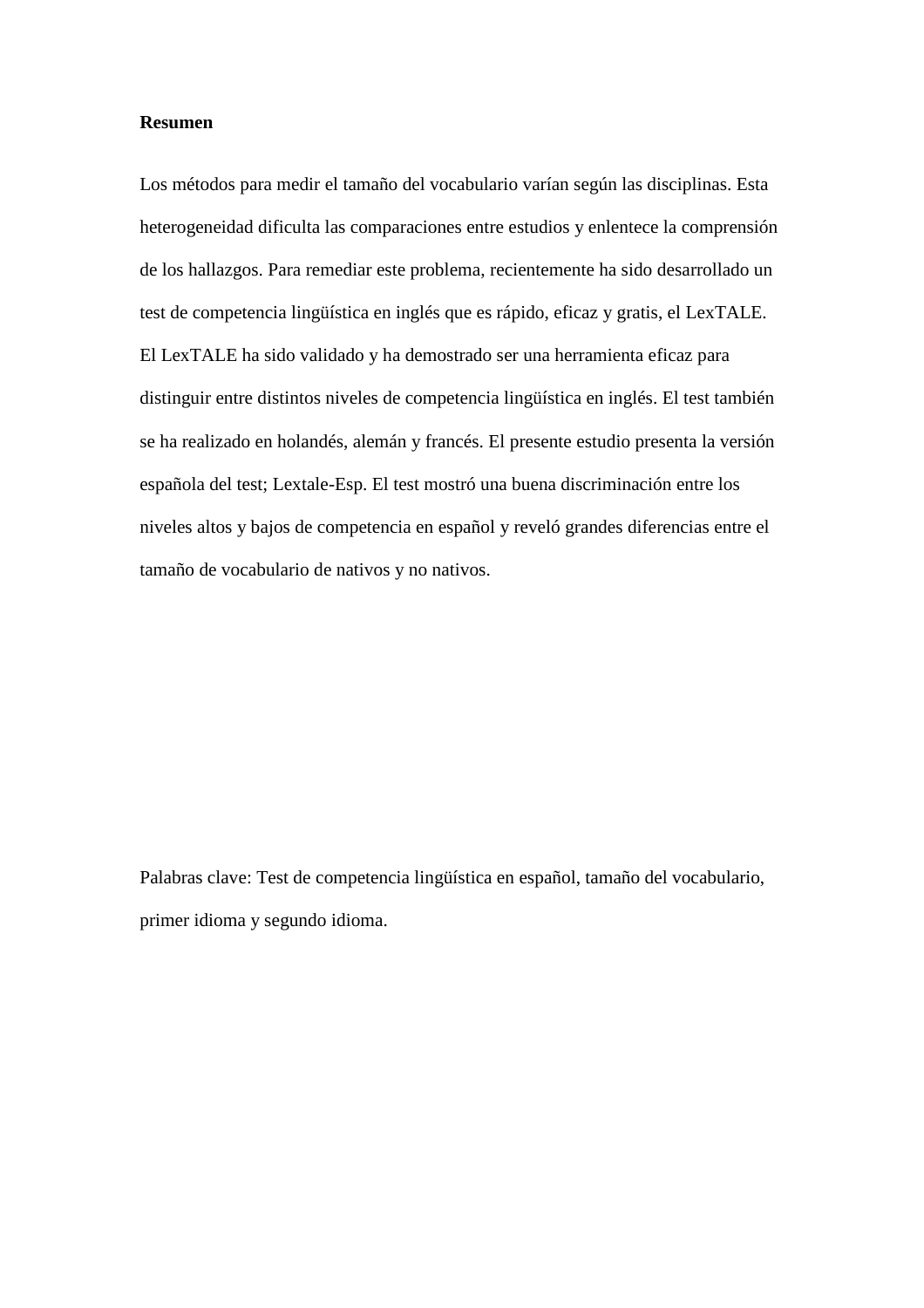#### Introduction

Measuring language proficiency is important for educators and researchers. Two critical aspects are vocabulary size and grammatical knowledge. As vocabulary size provides valuable information for teaching (e.g., learning progress, motivation, best level to start a program with, etc.), is rather easy to measure, and is particularly interesting for researchers interested in word recognition, many existing language tests focus on this variable.

Schmitt (2000) gives a review of the vocabulary tests developed over the years including those that were not validated. Arguably the best known test for English vocabulary is the Vocabulary Levels Tests (VLT, Nation, 1990). It is a test based on word frequency. It estimates language proficiency on the basis of the number of words correctly identified at five different frequency levels, defined by ranking the words from most frequent to least frequent and grouping them in bands of 1000 words. The VLT includes words from the second, the third, the fifth, and the tenth band, together with a group of words typical in academia. It comprises 60 words per level, which are presented in sets of six. The learner has to match three out of the six presented words with one of the three definitions provided. The test works well but loses some discriminatory power at the high proficiency end.

Another well-known test for English vocabulary size among second language teachers is The Eurocentres Vocabulary Size Test (EVST; Meara & Jones, 1987, 1990). The EVST is a computerized test based on ten frequency bands of 1000 word each (from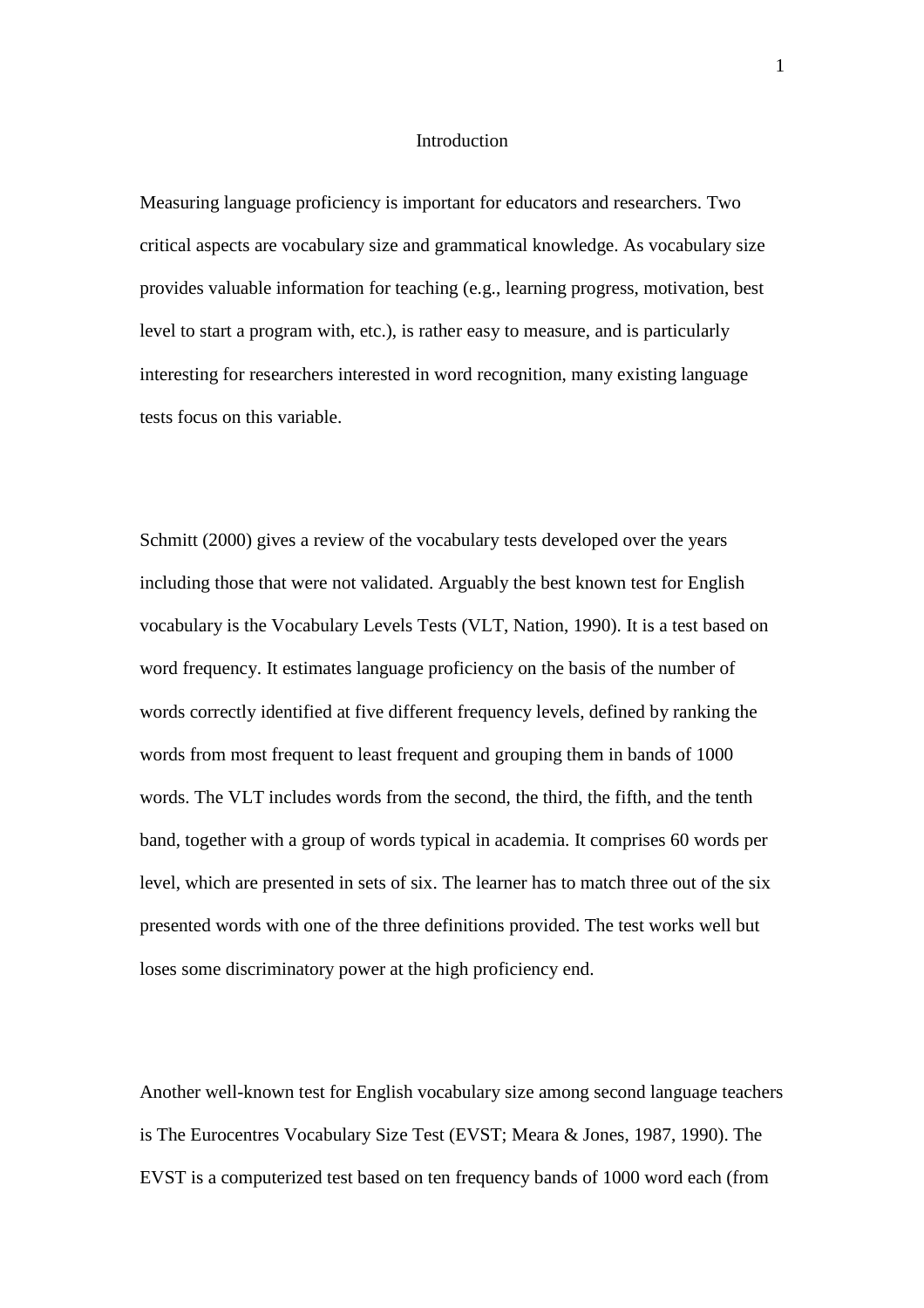Thorndike & Lorge, 1944). The test uses the lexical decision paradigm and consists of 150 items. Two thirds of the items are real words and one third invented nonwords. Test items are intermixed randomly. Participants have to indicate which words they know. The nonwords are used to correct for response bias (i.e., saying one is familiar with a word that cannot be known). The variation of word frequencies in the EVST is large enough to include words that are unfamiliar even to native speakers (such as *myosote, leat*, and *algorism*). The final score is automatically generated by the programme following a relatively complex assessment, because the test gauges word knowledge in a gradual way. It starts with the easiest (most frequent) words presenting a sample of 10 words and 5 nonwords. If the participant's performance is high enough, the programme goes on to assess word knowledge from the next frequency band and so on until accuracy falls below a pre-specified criterion. When that happens, a rough score is computed based on the accuracy observed in the last two frequency bands (e.g. if the participant's accuracy is 100% up to frequency band 5 and then decreases drastically, the assumption made is that the participant knows between 5,000 and 6,000 words). At that point, the way of testing changes towards a more detailed assessment by presenting words from the frequency band at which accuracy started to decline.

The equation used in the EVST also considers overestimation of the number of words known by adjusting the final score for the number of nonwords that were responded to positively, following signal detection theory (Zimmerman, Broder, Shaughnessy, & Underwood, 1977). The test was commissioned by a group of schools that provided short and intensive courses of English as second language (L2) and that needed a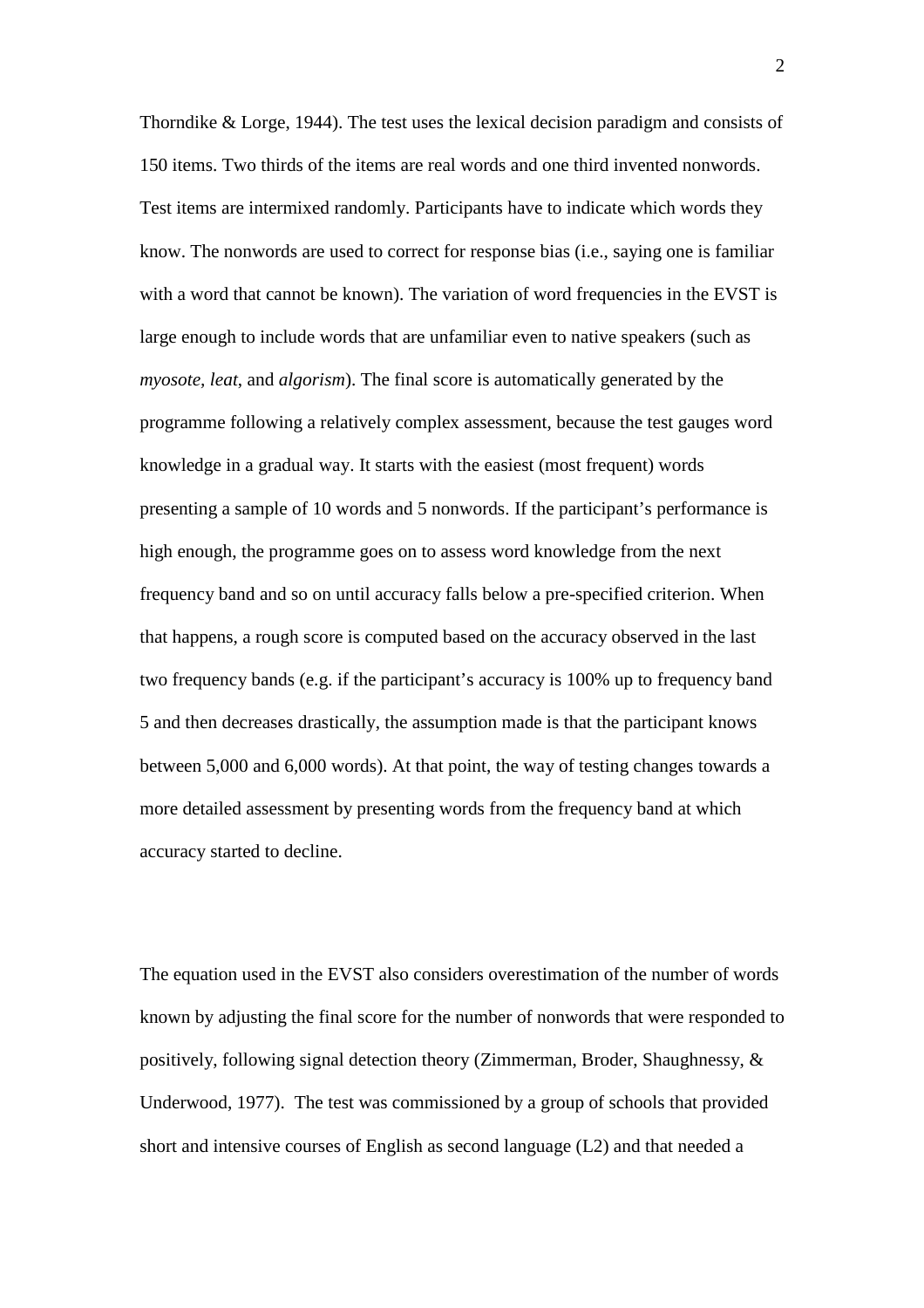quick placement test. The high correlations between the EVST scores and measures of reading comprehension, listening comprehension and grammatical accuracy indicated that the test was able to correctly classify students in the appropriate proficiency levels. The results of EVST correlated highly with VLT (Mochida & Harrington, 2006; but see Cameron, 2002; Meara & Jones, 1988, for some cautionary notes).

As observed by Lemhöfer and Broersma (2012), vocabulary tests do not seem to be well-known among psycholinguistic language researchers. Most studies on word recognition do not include information about the language proficiency of their participants. This is particularly the case for studies in the native language (L1), which seem to be based on the assumption that first-year students form a homogeneous population without interesting variation (see Andrews & Hersch, 2010; Chateau & Jared, 2000; Diependaele, Lemhöfer, & Brysbaert, 2013; Yap, Balota, Tse, & Besner, 2008, for counterevidence). Proficiency differences are acknowledged more in research on second-language (L2) processing. However, the standard way to assess proficiency here is to make use of self-assessments or language history questionnaires (e.g., Dunn & Fox Tree, 2009; Li, Sepanski, & Zhao, 2006).

Lemhöfer and Broersma (2012) presented the Lexical Test for Advanced Learners of English (LexTALE) as a new and validated test of vocabulary knowledge in English at rather high proficiency levels. It is based on the EVST and includes 60 items (40 words and 20 nonwords) for which the test takers have to indicate whether or not they know the word. Both EVST and LexTALE aim to measure language proficiency by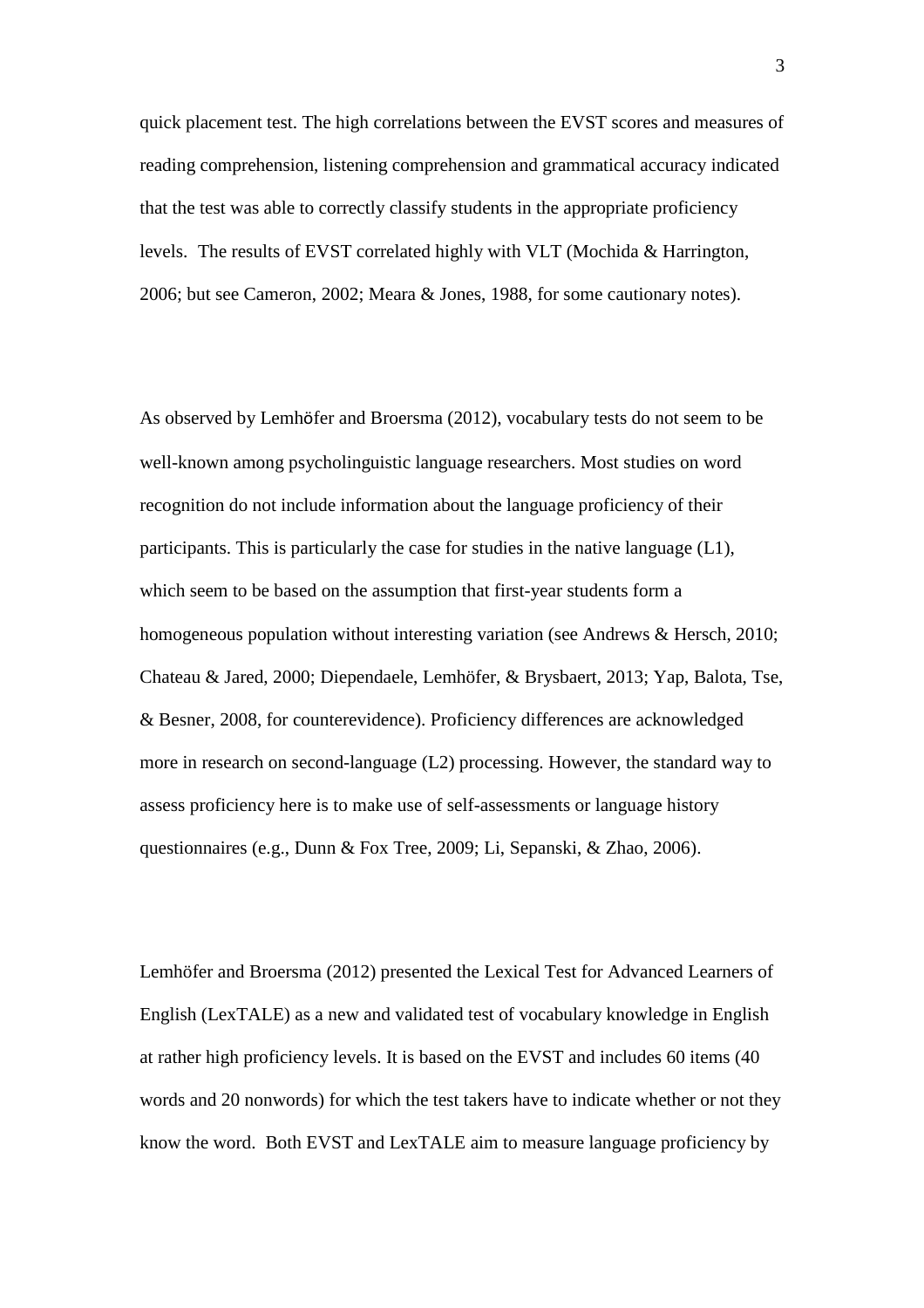estimating vocabulary size, but at different levels. EVST is meant to place beginning students in the right grade; LexTALE was designed as a standard tool to assess language proficiency of participants in psycholinguistic experiments. Both tests use word frequency as the basic criterion for words of various difficulty levels. Words were selected in such a way that some should be known to participants with low proficiency levels, whereas others are known only to participants with high proficiency levels. Because it is expected that most participants will not know all words, the number of nonwords is smaller than the number of words (typically in a ratio of 1 to 2). To compute the final score, both tests take into account the number of words correctly identified and the number of false positives, that is the nonwords that are "recognized" as existing words.

A difference between EVST and LexTALE is that the latter is easier to administer. Participants are simply given the full list of stimuli and their score is calculated on the basis of the number of words and nonwords selected. EVST requires access to the computer program for the adaptive presentation of stimulus materials. The LexTALE scores have been validated by correlating them with word translation scores and the scores of a commercial language test (the Quick Placement Test; Lemhöfer and Broersma, 2012).

Further evidence for the usefulness of LexTALE was provided by Diependaele et al. (2013). They observed that participants with low scores on the test had a much steeper word frequency effect in a visual word recognition experiment than participants with high scores (see Yap et al., 2008, for a similar finding). Furthermore, differences in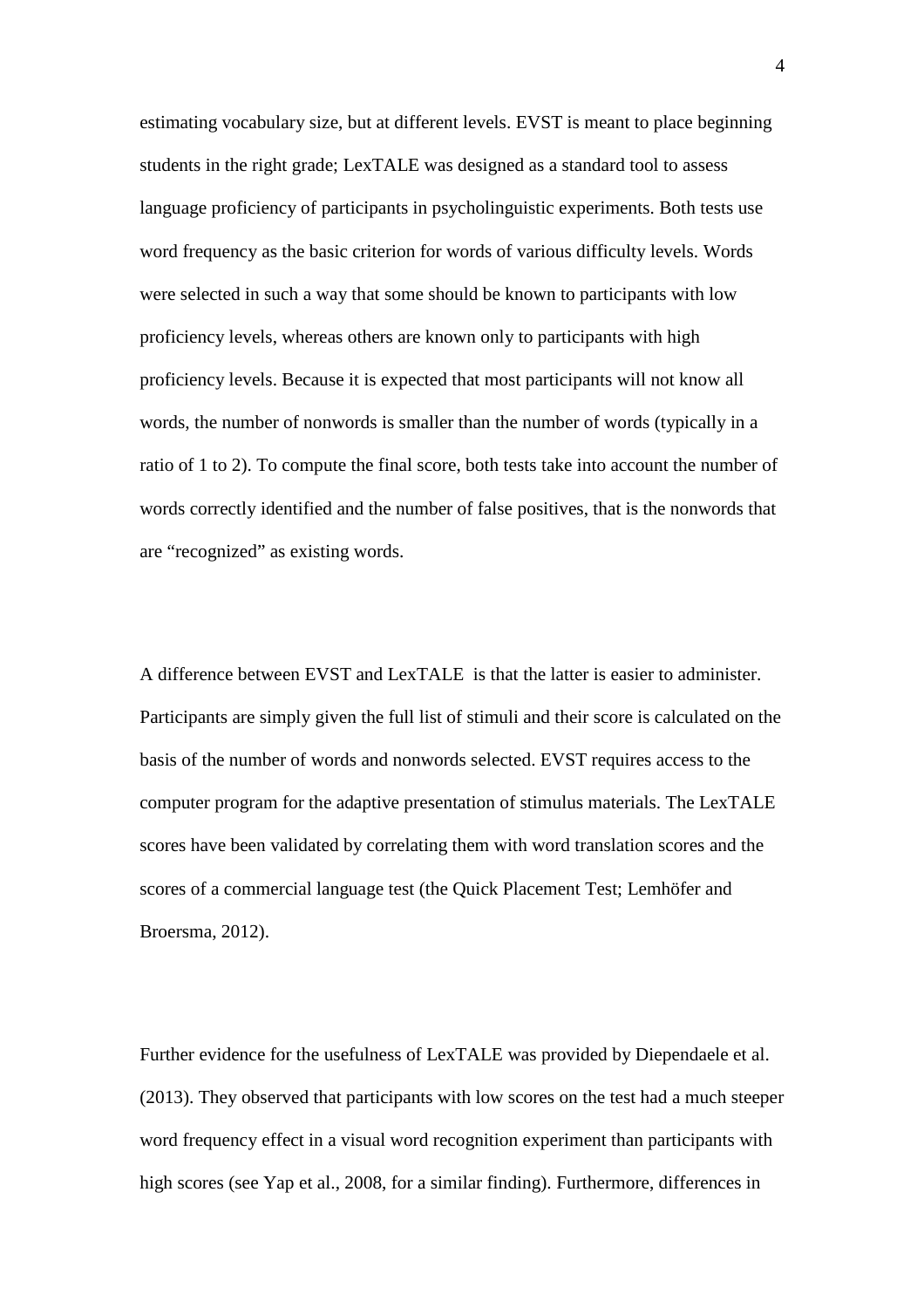vocabulary size entirely accounted for the observation that people have a larger word frequency effect in L2 than in L1 (i.e., once differences in vocabulary size were taken into account, there was no distinction in the word frequency effect between L2 and L1 any more). In a related study, Khare, Verma, Kar, Srinivasan, and Brysbaert (2013) used the LexTALE scores in an attempt to replicate and extend a finding reported by Colzato, Bajo, Wildenberg, Paolieri, Nieuwenhuis, La Heij and Hommel (2008). These authors investigated the attentional blindness phenomenon (i.e., the finding that when participants are asked to identify two targets in a rapid series of visual stimuli, they often fail to report the second target if it occurs between 100-500 ms after the first target). They observed that the attentional blindness effect was stronger in bilinguals than in monolinguals. Khare et al. (2013) examined whether this implied that the effect would also be stronger in highly proficient Hindi-English bilinguals than in less proficient bilinguals. The authors indeed observed the expected correlation, but only when English proficiency was measured with LexTALE, not when it was measured with a self-assessment questionnaire.

Lemhöfer and Broersma (2012) further developed LexTALE tests for Dutch and German (see www.lextale.com), which has the advantage of the potential standardization across languages. Unfortunately, these tests have not yet been normed or validated. Inspired by the findings with the English LexTALE, Brysbaert (2013) compiled an analogue test for French, which he called LEXTALE\_FR. This test included 84 items (56 words, 28 nonwords) rather than the original 60, to further increase the reliability of the test and to better cover the entire range of language proficiencies, so that the same test could be used for L1 and L2 speakers. The latter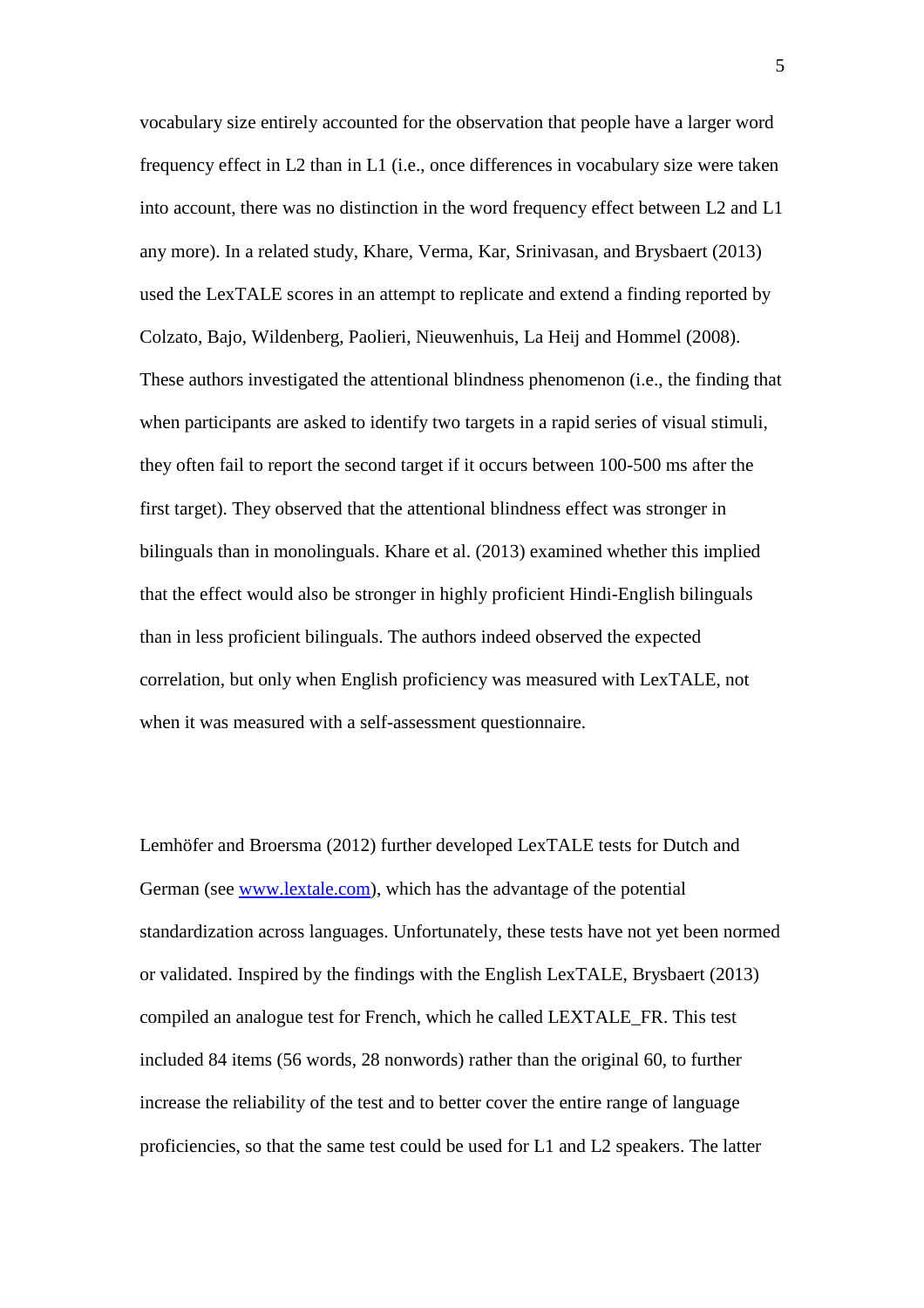was checked by presenting the test to L1 and L2 speakers of French. Both groups showed a healthy variance in performance, with no signs of a floor effect for the L2 speakers or a ceiling effect for the L1 speakers.

There are several advantages to the LexTALE tests for language researchers. First, it is a fast and effective way of measuring vocabulary size. It takes three to five minutes to complete, is free, and can easily be administered online or in pen and paper format. Second, the use of LexTALE tests as the standard measure of vocabulary size allows direct comparisons between studies. At present, this is virtually impossible given the heterogeneity of measures used (or not used) in various labs. Third, it will make it easier for researchers to investigate individual differences both in language processing (Andrews & Hersch, 2010; Chateau & Jared, 2000; Diependaele et al., 2013; Yap et al., 2008) and in language-related skills such as cognitive control (Bialystok, Craik, & Luk, 2012; Khare et al., 2013).

In the present study we join the effort of standardising the way in which language proficiency is measured across languages by presenting the Spanish version of LexTALE. We take into account the suggestions of Brysbaert (2013) on how to improve the quality of the test by starting off with a slightly larger number of stimuli, which are tested by presenting them to a group of L1 speakers and a group of L2 speakers. Only the stimuli that score well are retained. Brysbaert (2013) noticed that in particular constructing suitable nonwords is a challenge. If they are too easy, one can do the test without knowing what the words mean (Grainger, Dufau, Montant, Ziegler, & Fagot, 2012; Keuleers & Brysbaert, 2011). On the other hand, if the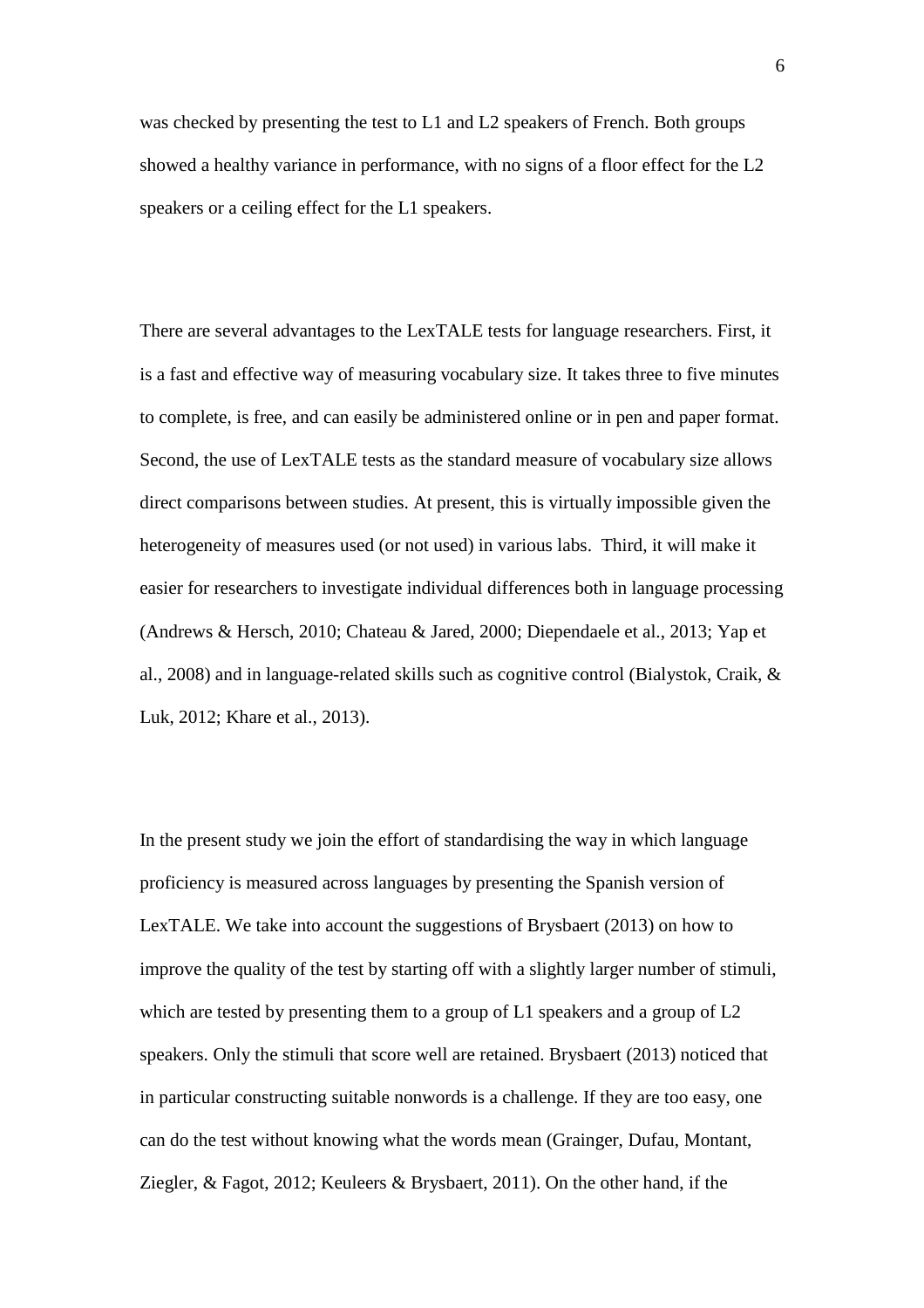nonwords are too difficult, they create confusion and are more likely to be selected as words by L1 speakers than by L2 speakers. This is particularly the case for pseudohomophones of low-frequency words (such as *rithm* in English or adesivo in Spanish). These are misspellings of words that retain the phonology and that can only be rejected by participants with very good spelling skills. Because the L1 speakers know the meaning of the word *rhythm* or *adhesivo* referred to by the phonology but do not know the precise spelling, they are more likely to select this nonword as an existing word than L2 speakers who do not know the word. In order to be able to make a good selection of stimuli, we started off with 90 words and 90 nonwords, to end up with 60 good words and 30 good nonwords.

#### Method

**Materials.** Ninety words were selected from a Spanish database of word frequencies based on film subtitles, Subtlex-Esp (Cuetos, González-Nosti, Barbón, & Brysbaert, 2011). The frequency of the words ranged from very high, that is words likely to be known by new learners of Spanish (e.g., *ganar (to win), matar (to kill), playa (beach)*) to very low, which are words only familiar to proficient native speakers (e.g., *cenefa (edging), laud (lute), alpiste (birdseed)*). Overall, 26 words had a frequency of less than one occurrence per million words (pm), 23 had a frequency from one to five occurrences pm, 14 words had a frequency ranging between 6 to 10 occurrences pm, 17 words had frequencies from 11 to 20 pm, 8 words had frequencies between 21 and 100 pm, and two words (*ganar (to win)* and *matar (to kill))* had frequencies above 100 occurrences pm. The majority of words were nouns ( $n = 52$ ), followed by verbs ( $n =$ 26) and adjectives  $(n = 12)$ .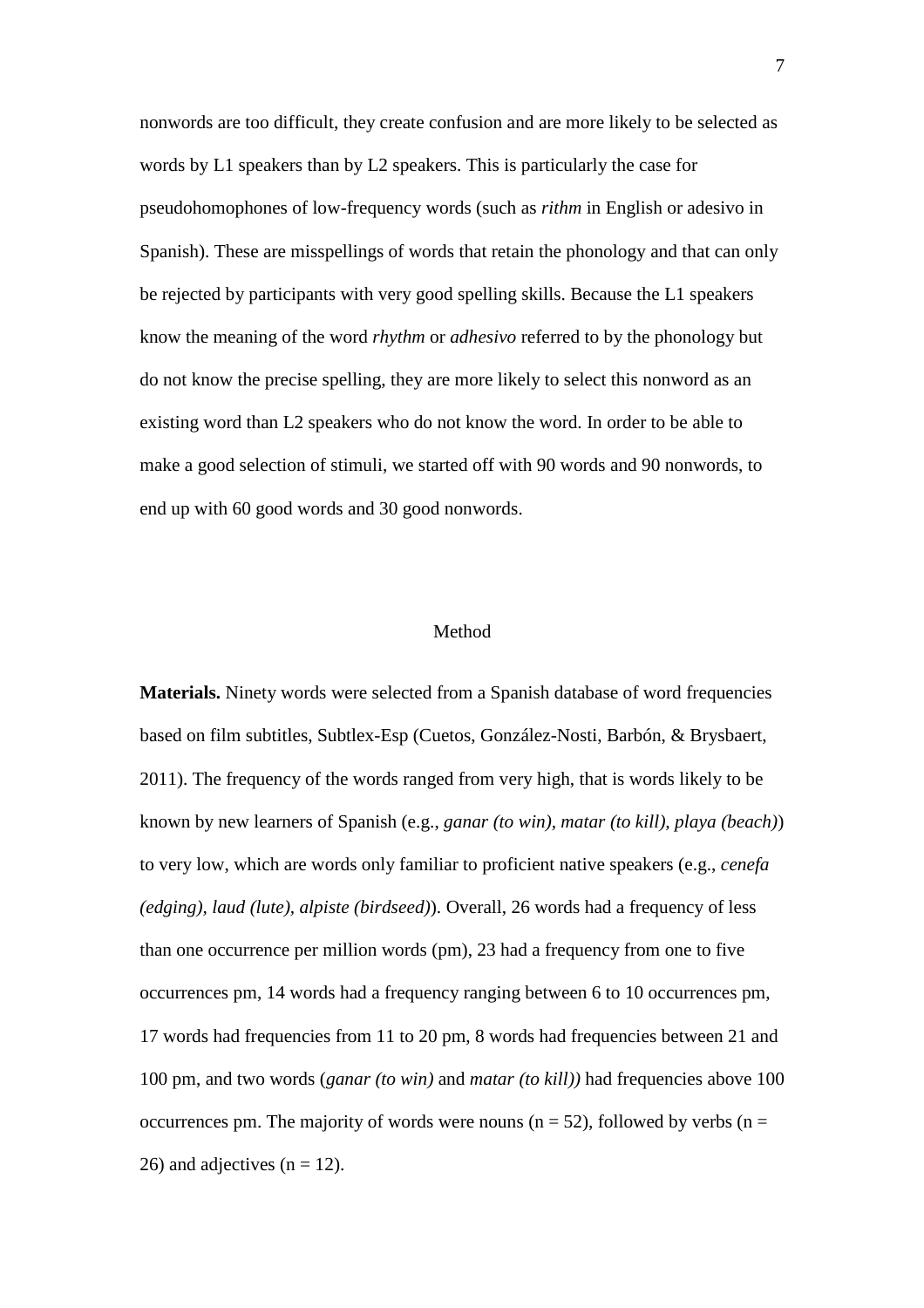Next, a list of 90 nonwords was compiled. A number of nonwords came from previous lexical decision experiments we ran in Spanish (González-Nosti, Barbón, Rodríguez-Ferreiro, & Cuetos, F (under revision)). We selected nonwords that in general elicited some 10% errors. To fully match the nonwords to the words, we had to create some new stimuli. This was done on the basis of suggestions provided by the Wuggy algorithm (Keuleers & Brysbaert, 2010). Care was taken to include nonwords with similar endings to Spanish words from different syntactic categories; for instance, nonwords ending as Spanish verbs (*er, ar,* ir) or as Spanish adjectives (*oso, ado*). To ensure that the letter combinations of the nonwords could not be distinguished from the letter combinations of the words without lexical knowledge, we ran an LD1NN test on our stimulus list (Keuleers & Brysbaert, 2011). The LD1NN algorithm calculates whether the letter combinations of the nonwords resemble those of the other nonwords more than those of the words. Such was not the case for the stimuli we selected.

A random permutation was made of the list of words and nonwords. This permutation was presented to all participants in the same order.

**Procedure.** Following the procedure of Brysbaert (2013) we presented the stimulus list to a group of highly proficient Spanish L1 speakers and a group of Spanish L2 speakers. The L1 speakers were predominantly master students of psychology at the University of Oviedo in Spain, though a few other participants took part after hearing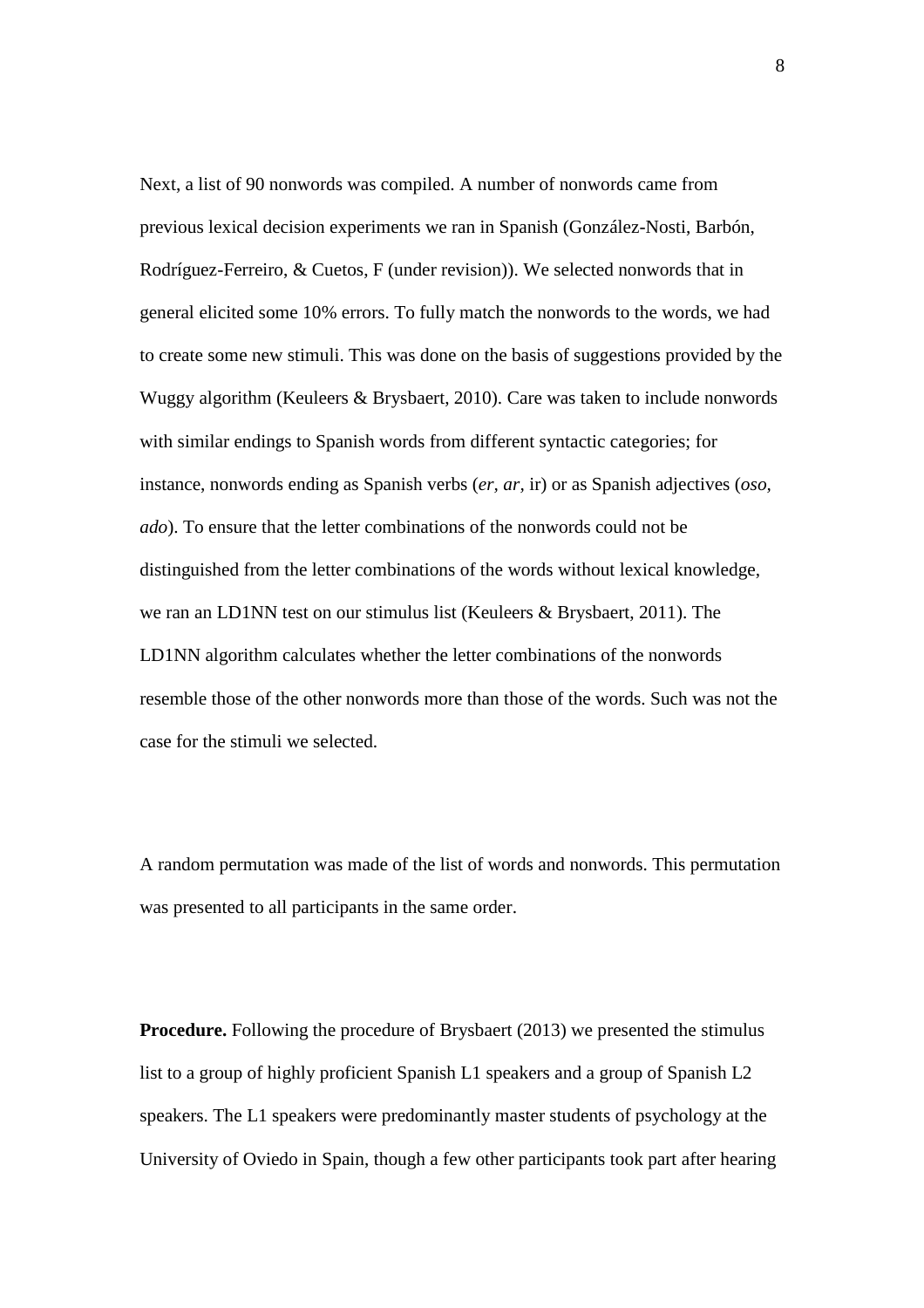about the study through word of mouth. This group contained 91 L1 speakers with a mean age of 24 years (range 20-50). The second group consisted of 123 Spanish L2 speakers mainly taking courses at the University of Swansea and the Artesis University College Antwerp<sup>1</sup> (mean age was 25 years; range 16-59). The first language of these participants varied as follows: 68 spoke English as L1, 19 Dutch, 8 French, 4 German, 7 Italian, 3 Romanian, 2 Portuguese, 1 Polish, 1 Slovakian, 1 Lithuanian, 1 Finnish, 1 Albanian, 1 Catalan, and 1 Chinese.

Words and nonwords were presented online using Survey Monkey software (http://www.surveymonkey.com). For each stimulus, participants were asked whether this was a Spanish word they knew. The instructions were as shown below. They were available in English for those participants for whom Spanish was the second language and in Spanish for the native speakers.

*"Hi, this is a test of Spanish vocabulary. You will get 180 sequences of letters that look "Spanish". Only some of them are real words. Please, indicate the words you know (or of which you are convinced they are Spanish words, even though you would not be able to give their precise meaning). Be careful, however: Errors are penalised. So, there is no point in trying to increase your score by adding tallies to "words" you've never seen before!* 

*All you have to do is to tick the box next to the words you know. If, for instance, in the example below you recognise "sí", "sacapuntas", "bien", and "casa", you indicate this as follows:* 

 $\overline{a}$ 

<sup>&</sup>lt;sup>1</sup> The authors thank María Fernandez-Parra, Rocío Pérez-Tattam, Alicia San Mateo, Anne Verhaert and Katrien Lievois for their kind cooperation.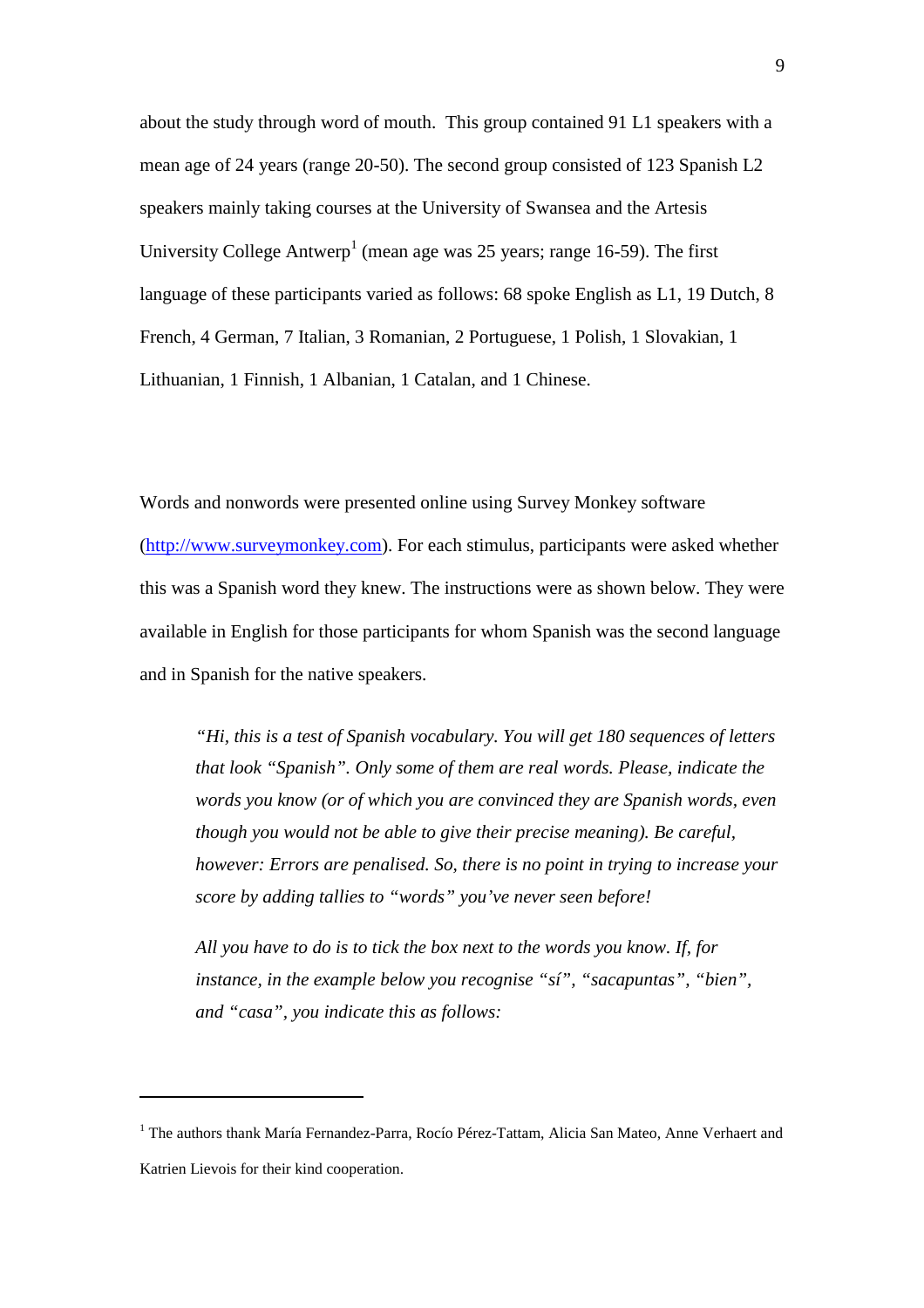| Estímulo   | Palabra? | Estímulo  | Palabra? |
|------------|----------|-----------|----------|
| depiste    |          | priba     |          |
| sí         | V        | pelasula  |          |
| coné       |          | bien      |          |
| calpar     |          | casa      |          |
| joten      |          | lejo      |          |
| sacapuntas | V        | pretantas |          |

*The results of this test are only useful if you do not use a dictionary and if you work on your own! "* 

In addition each participant provided information about their gender, number of years they had taken Spanish courses in school, and their self-rated proficiency in Spanish (from 1 "nearly non-existent" to 10 "perfect").

#### Results

The quality of the test items was assessed first by reviewing the responses to the items using point-biserial correlation and Item Response Theory. A second series of analyses looked at the participants´ responses as a group, providing us with a Cronbach alpha measure of reliability and a measure of criterion validity by comparing the performance of L1 and L2 speakers. These results are described successively.

# *Item Assessment*

The quality of each word and nonword was examined first by computing the pointbiserial correlation between the responses to the item and the participants' total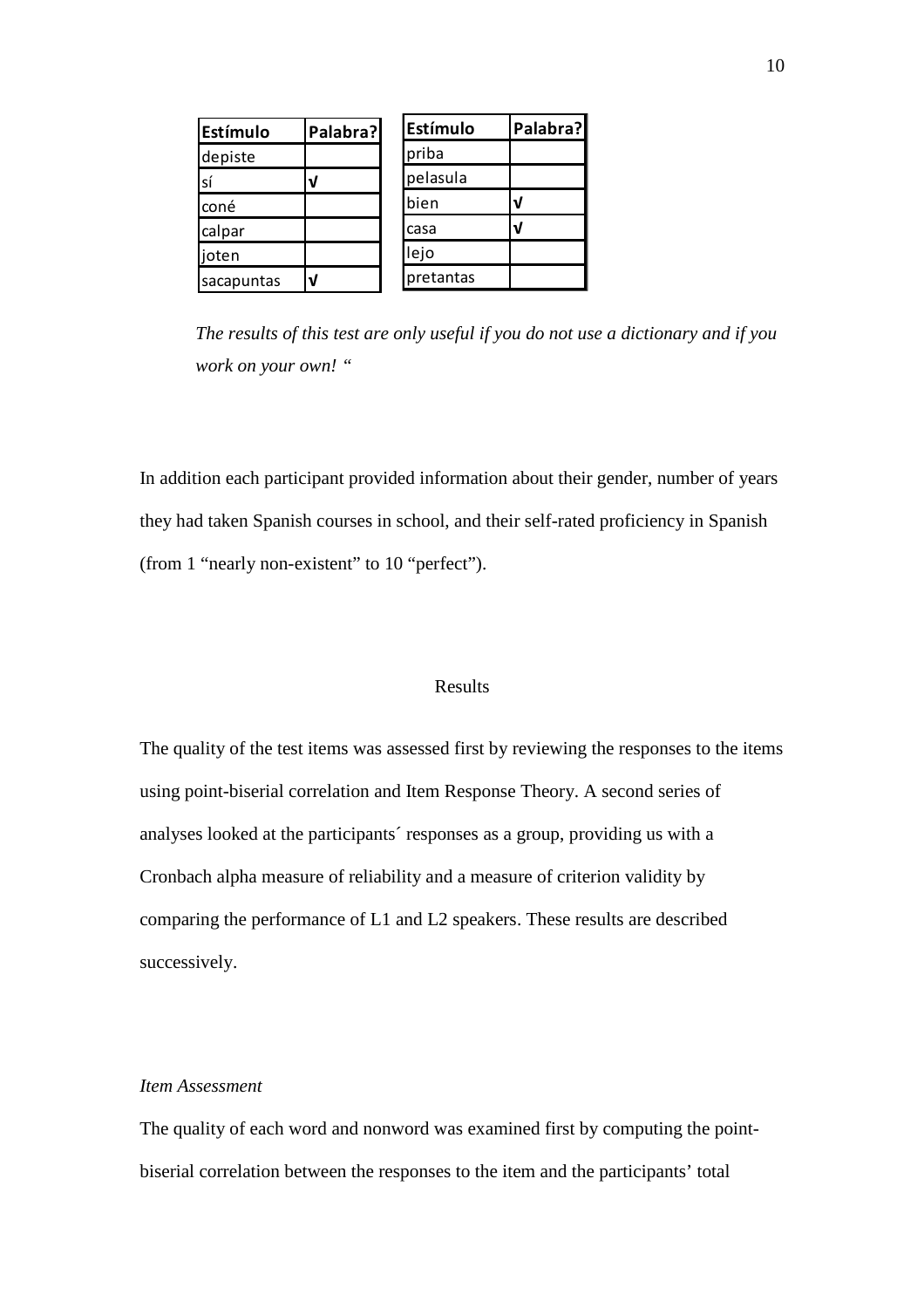scores. This type of correlation varies between -1.0 and +1.0. A positive point-biserial correlation is expected, as it indicates that a good test performer also performs better on the item than a bad test performer. In contrast, a negative correlation signals an anomaly, because good participants are doing less well on the item than weak participants. All items tested, except one, had a positive correlation (going from  $r =$ 0.04 for the non-word *bial* to  $r = .80$  for the word *musgo (moss)*). The exception was the non-word *botezar*, which yielded a negative correlation, meaning that it was more likely to be selected as a "word" by participants with a high proficiency score than participants with a low score. In order to achieve high test reliability, it is recommended to remove such negative items before further analyses are run.

A good test contains items equally spread across the entire difficulty range and with good discrimination power. An ideal technique for this, when all items are assumed to measure the same competence (language proficiency), is based on item response theory (IRT). An IRT analysis allows researchers to see how items are responded to throughout the ability range. This gives an idea of the difficulty and the discrimination power of an item (the discrimination power refers to the steepness of the item response curve going from not-known at the low end of the ability range to known at the high end of the ability range). It takes into account both the performance levels of the individuals and the difficulty of the item and, therefore, is more powerful than the point-biserial correlation, because it provides a measure of item difficulty in addition to item quality. We used the R package *ltm* (Rizopoulos, 2006). Figure 1 shows the outcome for a few stimuli. On the basis of the IRT analysis, 60 words and 30 nonwords of various difficulty levels with good discrimination power were selected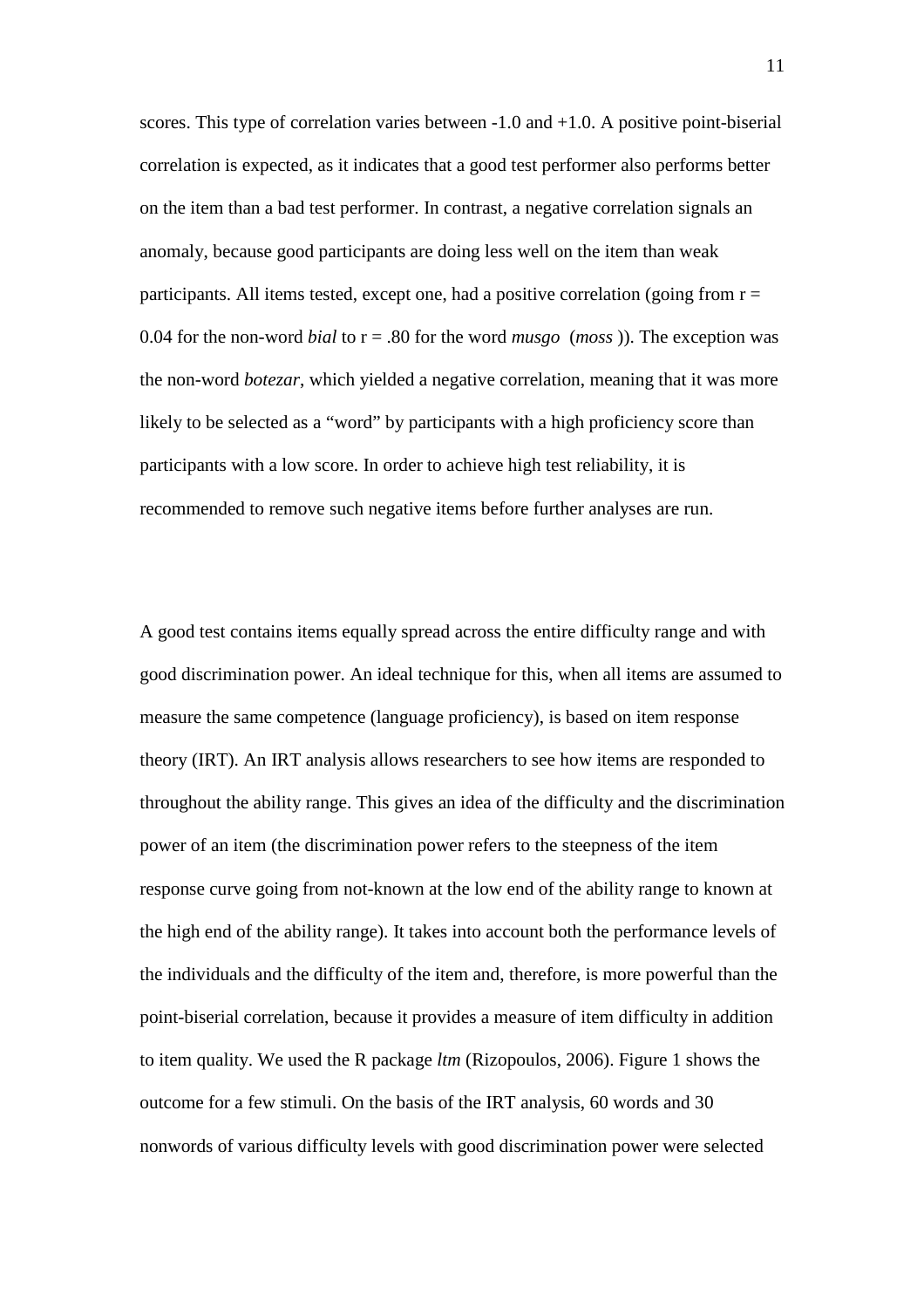(see under Availability). This was done by ordering the items according to difficulty level and taking the items with the best discrimination power at approximately each  $1/30<sup>th</sup>$  of the range covered by the items. Descriptive information related to the final selection of words and nonwords can be found in Table 1.



**Item Characteristic Curves** 

**Figure 1**. Outcome of an IRT analysis provides interesting information to select stimuli. In this figure, the abscissa represents the language proficiency level (going from low to high), and the ordinate shows the estimated probability of participants knowing the item. Easy items are already known by people with low proficiency levels; hard items require higher proficiency levels. So, the word *alegre* (cheerful) is easier than *acantilado* (cliff). The steepness of the curve indicates how high the discrimination power of the item is. The discrimination power is larger for *alfombra* (carpet) than *asesinato* (murder), possibly because some people at the low end recognize the cognate *assassin* in *asesinato*.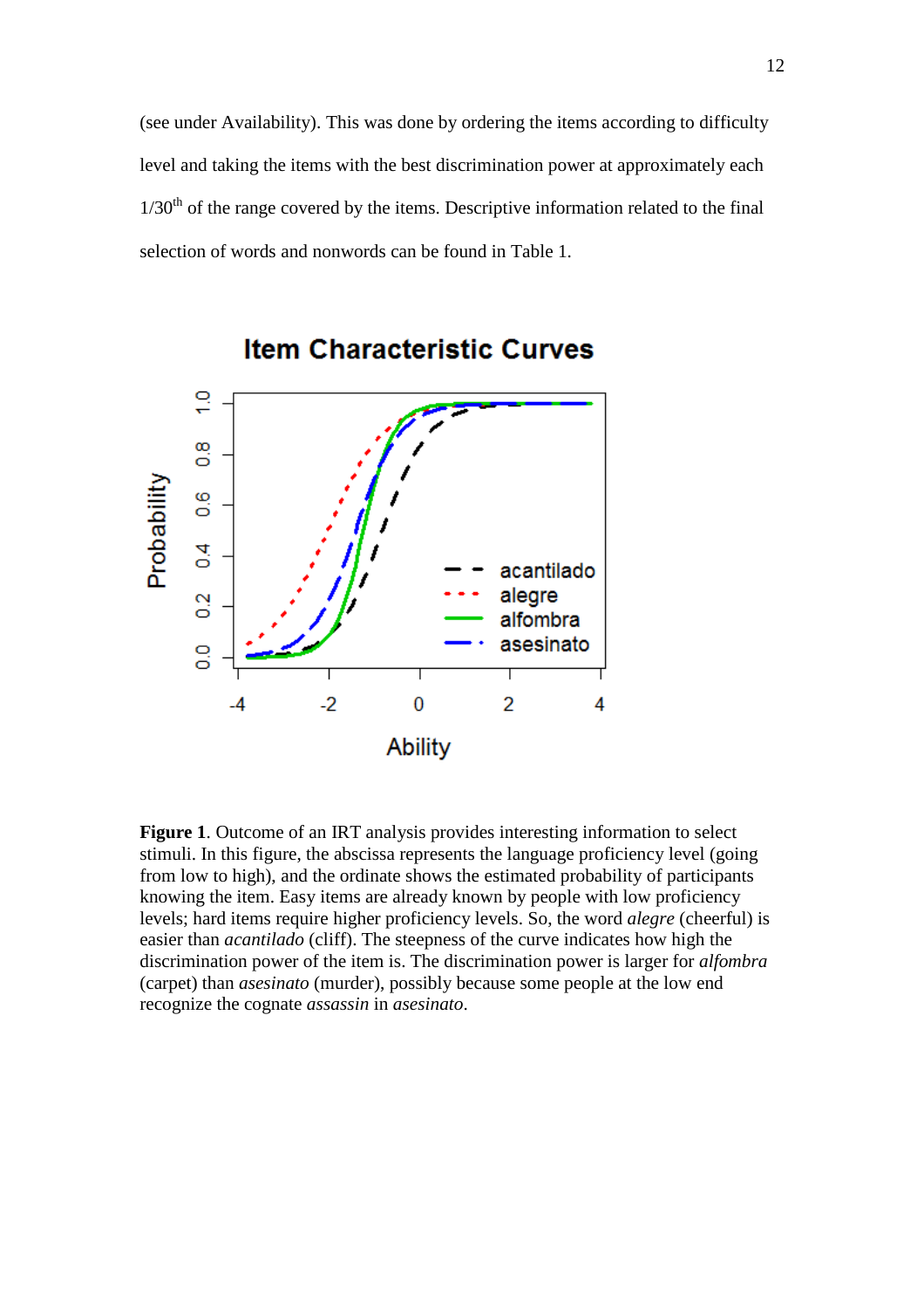| Words | <b>Nonwords</b> |
|-------|-----------------|
| 6.41  | 6.63            |
| 2.67  | 2.83            |
| 6.16  | 6.49            |
| 6     |                 |
|       |                 |
|       |                 |
|       | 1.70<br>1.85    |

**Table 1: Lexical information of the final set of 60 words and 30 nonwords selected to be part of the Lextale-Esp.** 

Note: Mean number of orthographic neighbours and Levenshtein´s distance from EsPal (Duchon, Peréa, Sebastián-Gallés, Martí, & Carreiras, in press). Word frequency from Subtlex-Esp (Cuetos, González-Nosti, Barbón, & Brysbaert, 2011).

# *Comparison between groups*

*Scoring the Lextale-Esp* 

In line with recommendations made by Lemhöfer and Broersma (2012) and Brysbaert (2013), the test score was defined as:

$$
Score = N_{yes\ to\ words} - 2 * N_{yes\ to\ nonwords}
$$

So, a person with 38 Spanish words correct and 5 nonwords erroneously selected as known words, would get a score of  $38 - 2*5 = 28$ . This score accurately penalizes for guessing behaviour, as a test taker who responds randomly (i.e. saying yes to half of the words and half of the nonwords) is expected to have a score around 0. A zero score would also be the outcome of someone responding "yes" to all the items. As it happens, test takers can even obtain a negative score if they are more likely to select nonwords from the list as "known" Spanish words than existing words (a score some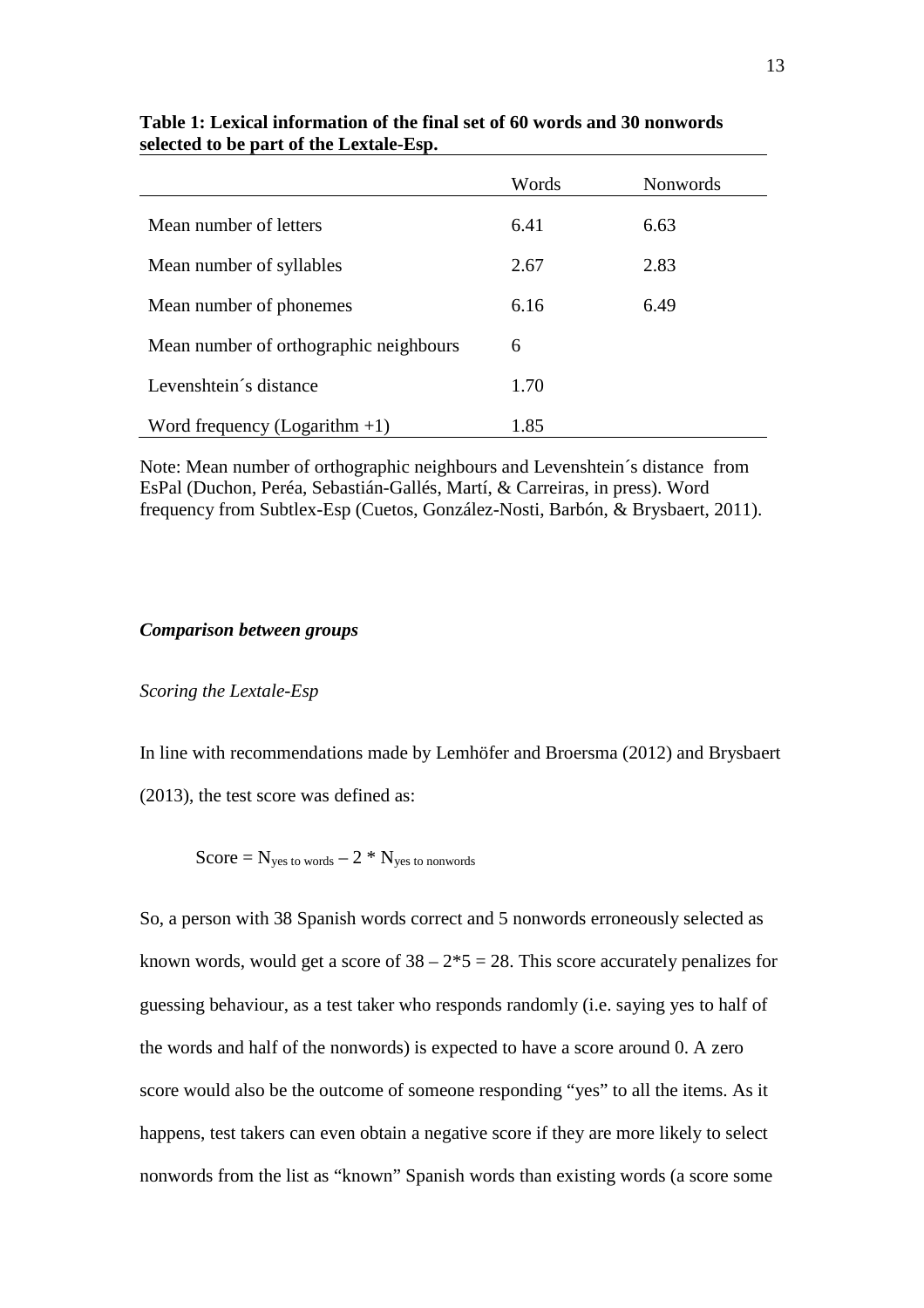of our L2 participants obtained). Only someone who has all the words correct and did not selected any nonword, gets the maximum score of  $60<sup>2</sup>$ 

The L1 group had a mean score of 53.9 (SD = 6.6; range = 34 to 60). The L2 group had an average score of  $11.9$  (SD = 17.9; range -16 to 58). This difference is in line with the difference observed by Brysbaert (2013) on the French test.

Figure 2 shows the correlation between the scores on the Lextale test and the selfassessment ratings. Although the correlation is substantial ( $r = .82$ ,  $N = 214$ ,  $p < .001$ ), there are some large divergences for individual participants. Particularly noteworthy are the L2 speakers who give themselves ratings above 6 but still score rather low compared to L1 speakers with the same proficiency ratings. This suggests that L2 speakers use a different criterion for self-assessment than L1 speakers. Similarly, among the L1 speakers participants gave themselves ratings from 6 to 10 although their performance on average was quite similar. The correlation between the Lextale scores and self-assessment was  $r = .73$  (N = 123) for the L2 group and .10 (N = 91) for the L1 group. The low value of the latter group was due to the fact that the L1 speakers were a homogeneous group, all having quite high scores.

 $\overline{a}$ 

<sup>&</sup>lt;sup>2</sup> For those who like to convert this score to 100, an easy equation is  $\%_{yes \text{ to words}}$  -  $\%_{yes \text{ to nonwords}}$  (38 out of 60 words correct is 63.33%; 5 out of 30 nonwords wrong is 16.67%; so the total score is 63.33-16.67  $= 46.66\%$ , which equals  $28/60$ )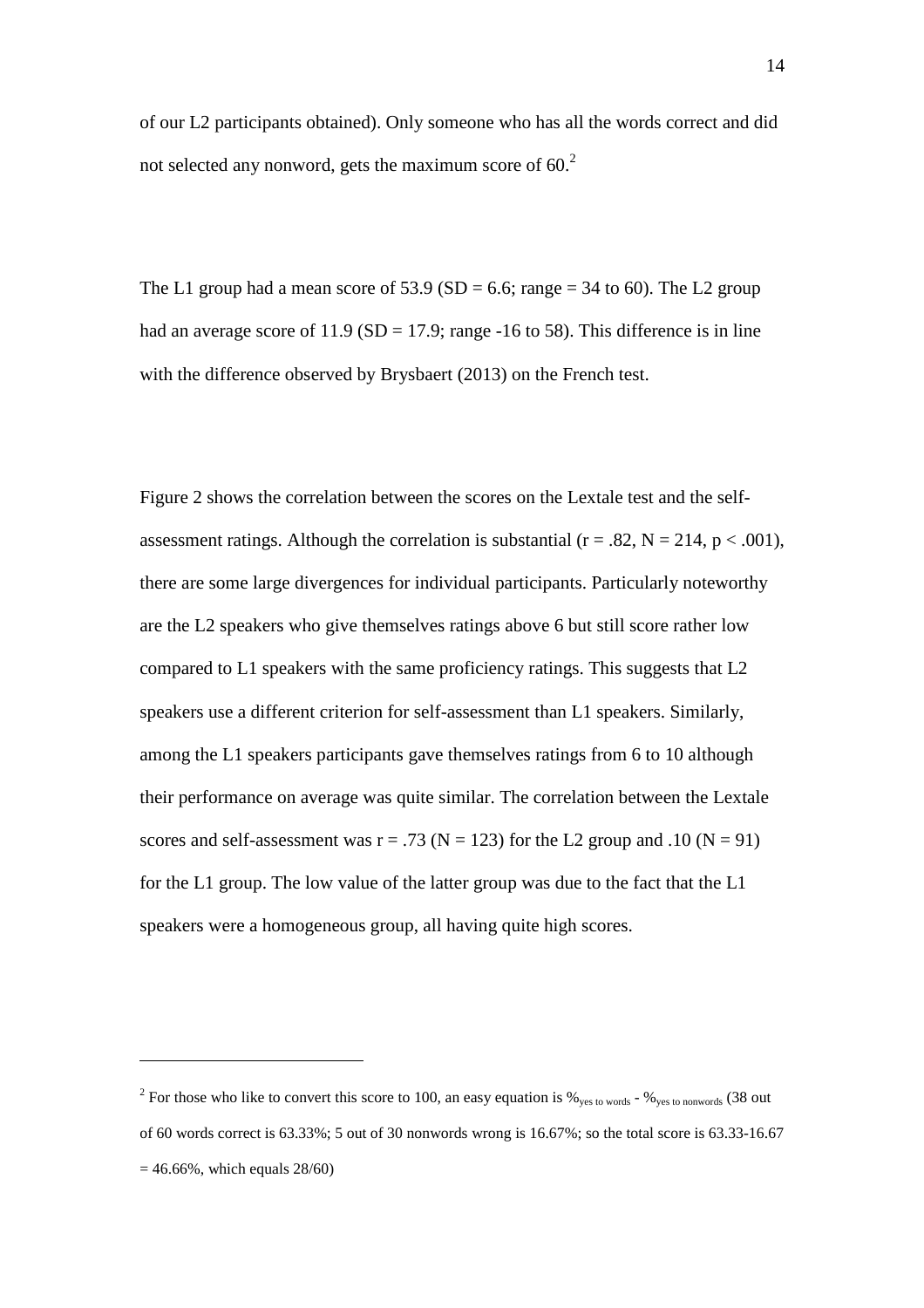

Figure 2: Correlation between self-rating of proficiency in Spanish and the Lextale-Esp score obtained. L2 speakers who rated their proficiency lower than 5 indeed did not know many words; L1 speakers giving themselves ratings of 9 and 10 in general scored well (even though some had less than 40/60). In-between there was more variability.

The reliability of the test was measured with Cronbach's alpha. This gave a value of  $\alpha$ = .96. This is a high value, although it must be taken into account that two extreme groups were compared. Still, when the data were limited to the L1 group, reliability remained at a high level of  $\alpha = .88$ , and it stayed at  $\alpha = .96$  if the analysis was limited to the L2 group.

To make sure that our findings were not contaminated by the items that were deleted after the IRT analysis, we administered the selected list of 90 stimuli again to a group of L1 speakers and a group of L2 speakers. The L1 group consisted again of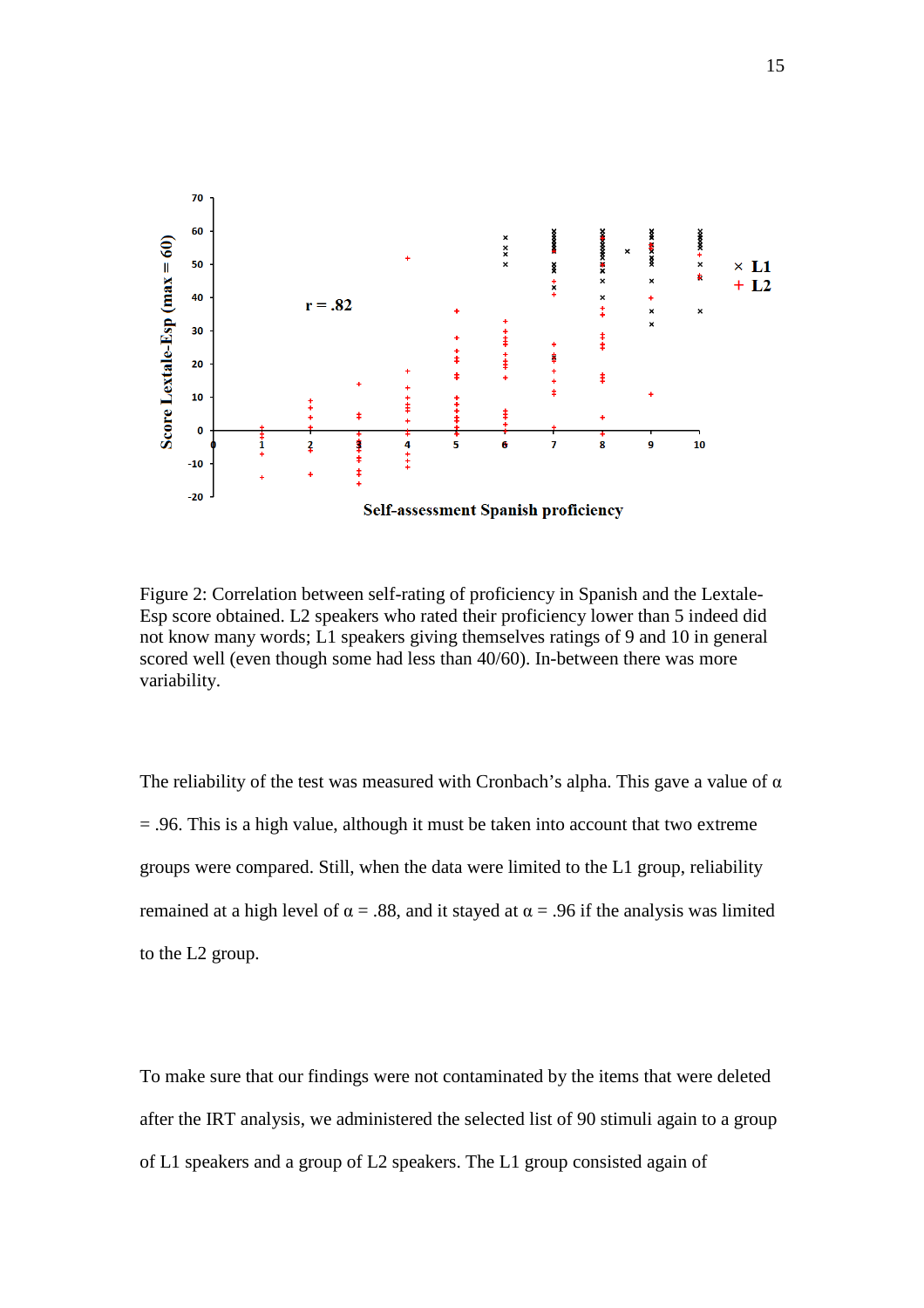psychology students from the University of Oviedo ( $N = 102$ ; mean age = 22 years; range 17-58). The L2 group was a group of students having had 2.5 months of Spanish courses at Ghent University at the time of testing<sup>3</sup> ( $N = 100$ ). So, they were really beginning Spanish L2 speakers, although several of them had taken some Spanish lessons in secondary education or in evening classes. The vast majority rated their proficiency between 1 and 3. Most had Dutch as L1; a few had Russian (2), Bosnian (1), and English (1).

The L1 group completed the online version. The L2 group was given the pen and paper version in a lecture.

Performance of the L1 group was very comparable to that of the initial study ( $M =$ 53.8,  $SD = 6.5$ , range: 33 to 60), indicating that performance on the list of 90 selected items did not differ depending on when these words were presented alone or in the presence of the 90 items that did not make it). The performance of the L2 group was slightly lower than that of the initial study ( $M = 7.2$ ,  $SD = 8.9$ , range = -17 to 56), as could be expected given that the proficiency level was quite low. Despite the fact that they attended an introductory class of Spanish, seven of the L2 participants gave themselves a rating of 6 and three even a rating of 7. The participants with a rating of 6 had Lextale scores of 7, 22, 24, 9, 5, 20, and -3; those with a rating of 7 had Lextale scores of 7, 21, and -2. An analysis of their performance indicated that they selected more words than students who gave themselves a low rating, but at the same time

 $\overline{a}$ 

<sup>&</sup>lt;sup>3</sup> The authors thank Ilse Logie for her kind cooperation.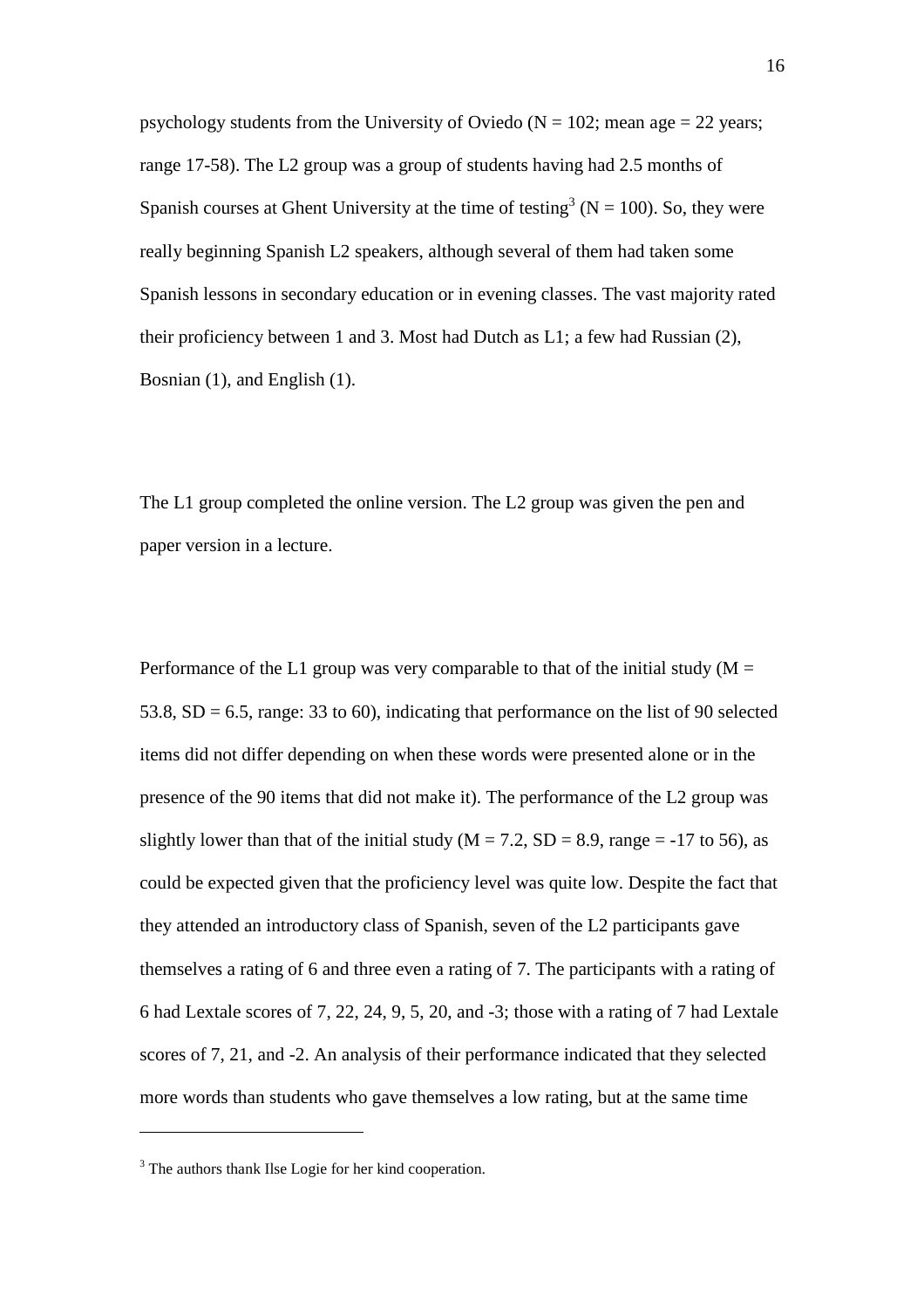were much more prone to false alarms to the nonwords. In other words, for a few L2 participants thinking they were good Spanish speakers, everything that looked Spanish was a "known" Spanish word.

# Discussion

Lemhöfer and Broersma (2012) made a convincing case that researchers should measure the proficiency level of their participants with an objective test. Their message was primarily aimed at L2 researchers, but a similar argument can be made for L1 researchers (Andrews & Hersch, 2010; Chateau & Jared, 2000; Diependaele et al., 2013; Yap et al., 2008). To ameliorate the situation, Lemhöfer and Broersma (2012) presented an English vocabulary test, LexTALE, that allows researchers to get a reliable and valid estimate of vocabulary size in less than four minutes. Subsequent research (Diependaele et al., 2013; Khare et al., 2013) attested to the usefulness of the test.

Although a proficiency test in English is good, it would be better if equivalent tests existed for other languages as well. Lemhöfer and Broersma (2012) developed similar tests for Dutch and German, but did not test or validate them yet. Brysbaert (2013) compiled a test for French, which has good psychometric properties due to careful selection and testing of the stimulus materials.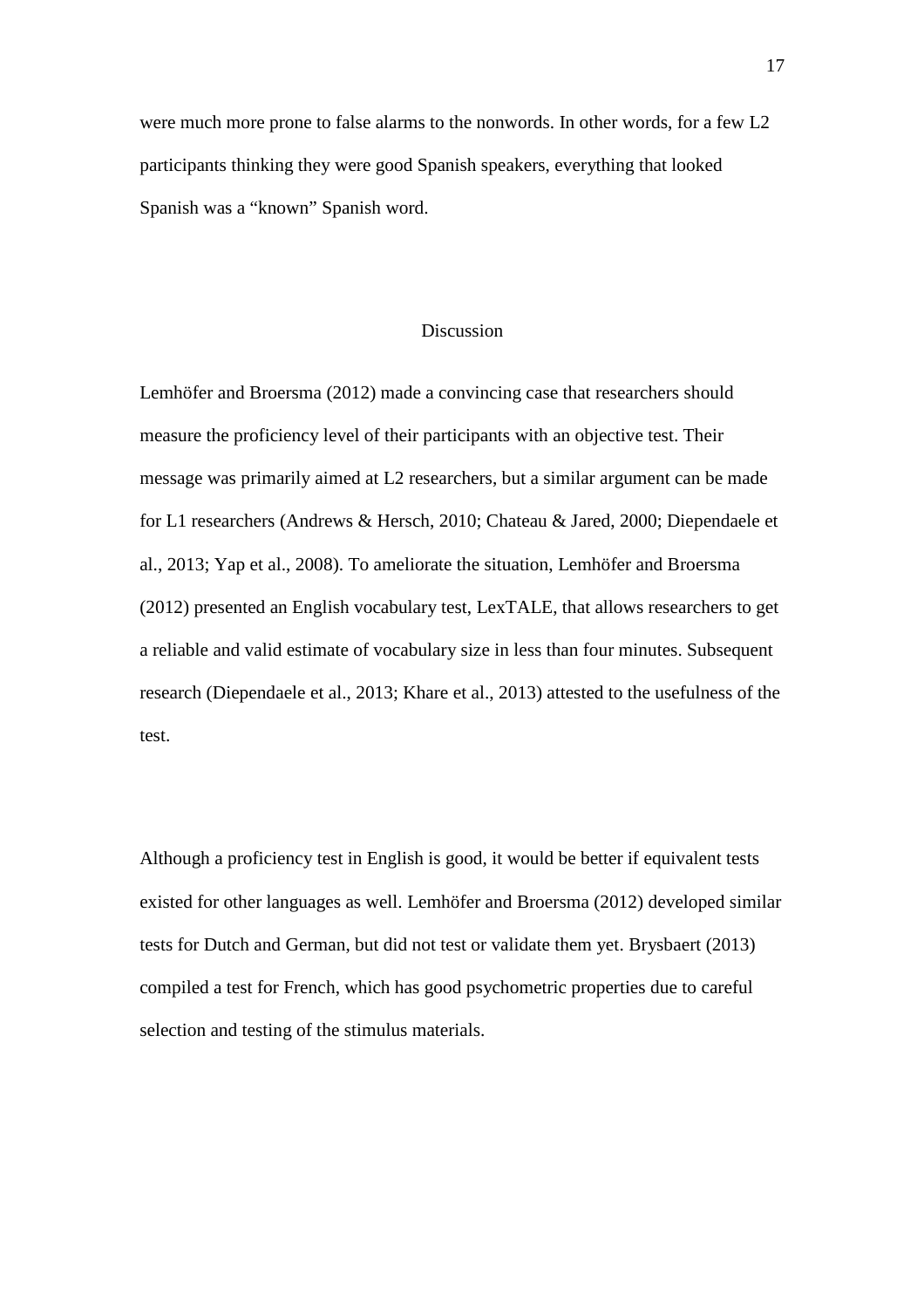In the present study, we present the efforts we made to compile a good Spanish test of vocabulary knowledge. Indeed, the combination of English and Spanish is one of the most frequent language pairs examined in research on bilingualism. In addition, much Spanish word recognition research takes place, which would profit from a good and easy-to-use vocabulary test. The test construction followed a paradigm very similar to that employed in the creation of the English LexTALE (and previously the EVST) and consequently has been named Lextale-Esp (Lexical Test for Advance Learners of Spanish).

Our data show that we were able to compile such a test. Two important aspects in the construction were:

- 1. The selection of good words (from a wide range of frequencies, going from known to nearly everyone to known only by speakers with a very high proficiency level) and the creation of good nonwords (not too easy, not too underhand).
- 2. Further improvement is possible by presenting the stimuli to groups of different proficiency levels. This allowed us to see which items discriminate well and which create confusion. It also allows researchers to reduce the number of stimuli, because redundancy can be pruned, or to create extra stimuli if gaps need to be filled. Given that a vocabulary test measures a single construct (number of words known), an IRT analysis is well indicated.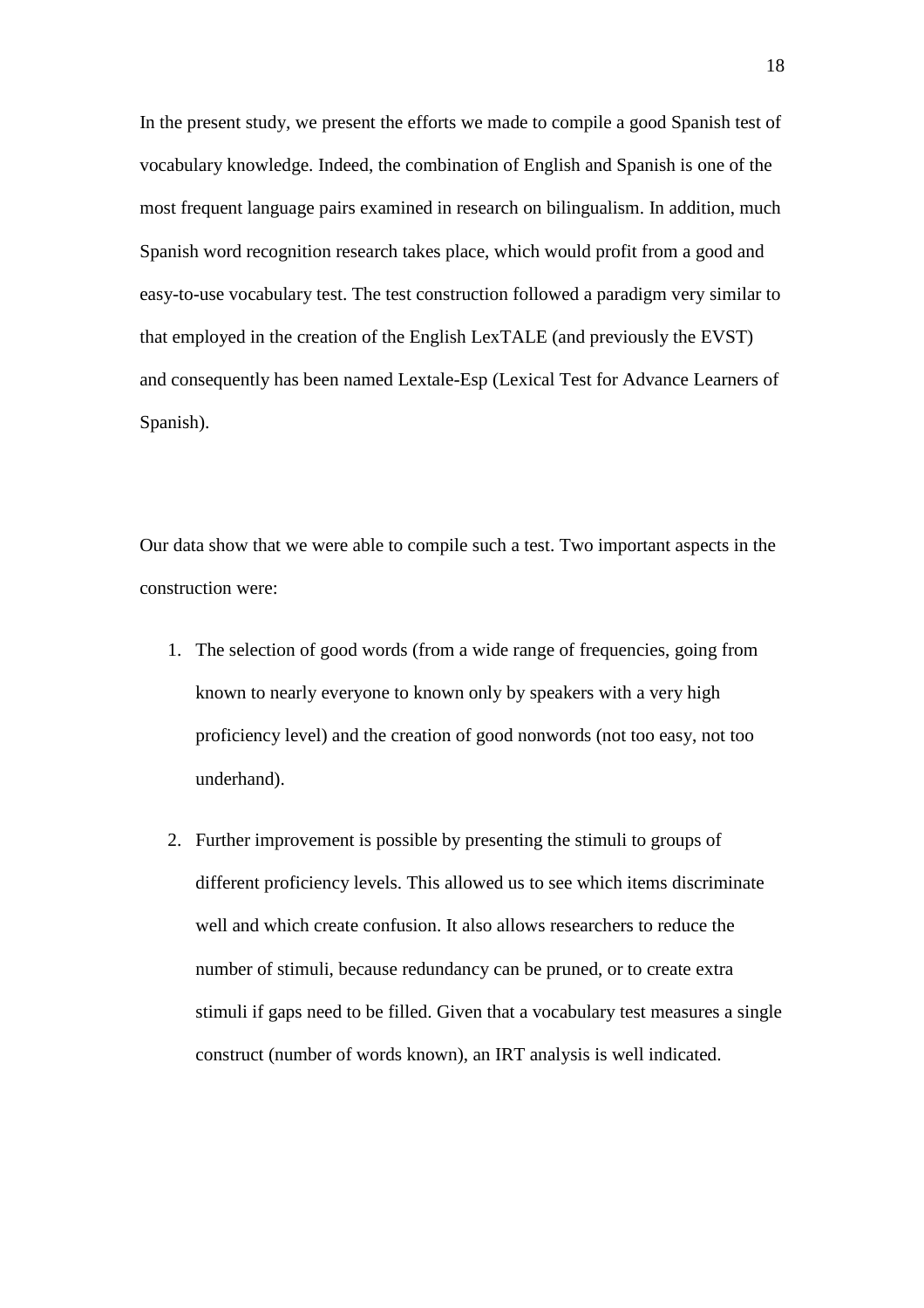Although the high reliability of the test suggests that some further reduction in number of items is possible, we think this would not be a good idea. First, the test as it is now, is quite short (below 5 min administration time). So, the gain in time would be small. Second, we deliberately sought to develop a test that was not prone to floor or ceiling effects, so that it can be used for all language research. This is only possible if the test contains items of various difficulty levels, going from very easy to very difficult. Finally, when the test is used to measure individual differences in more homogeneous groups, it is important to be able to make fine-grained distinctions.

Our test shows the big difference in vocabulary size between native speakers and L2 speakers (as in Brysbaert, 2013). There is virtually no overlap in the scores of L1 and L2 speakers. To some extent this is because we did not have very proficient Spanish L2 speakers. Another factor, however, is that the vocabulary size of native speakers across all possible topics and language registers is rarely attained by L2 speakers. Indeed, someone is considered very proficient in L2 when 8,000 word families are known, whereas the total number of word families in a language is estimated to be more than 30,000 (Laufer & Ravenhorst-Kalovski, 2010).

LexTALe-Exp scores can be used to compare participants within and between studies. For the latter, it would be ideal to have more norming data. On the basis of our findings we can be quite confident that Spanish L1 psychology students will on average have scores around 54/60 (90%). Similarly, beginning L2 learners with unrelated native languages such as Dutch and English are expected to have averages of less than 12/60 (20%). It will be interesting to see how other groups are doing in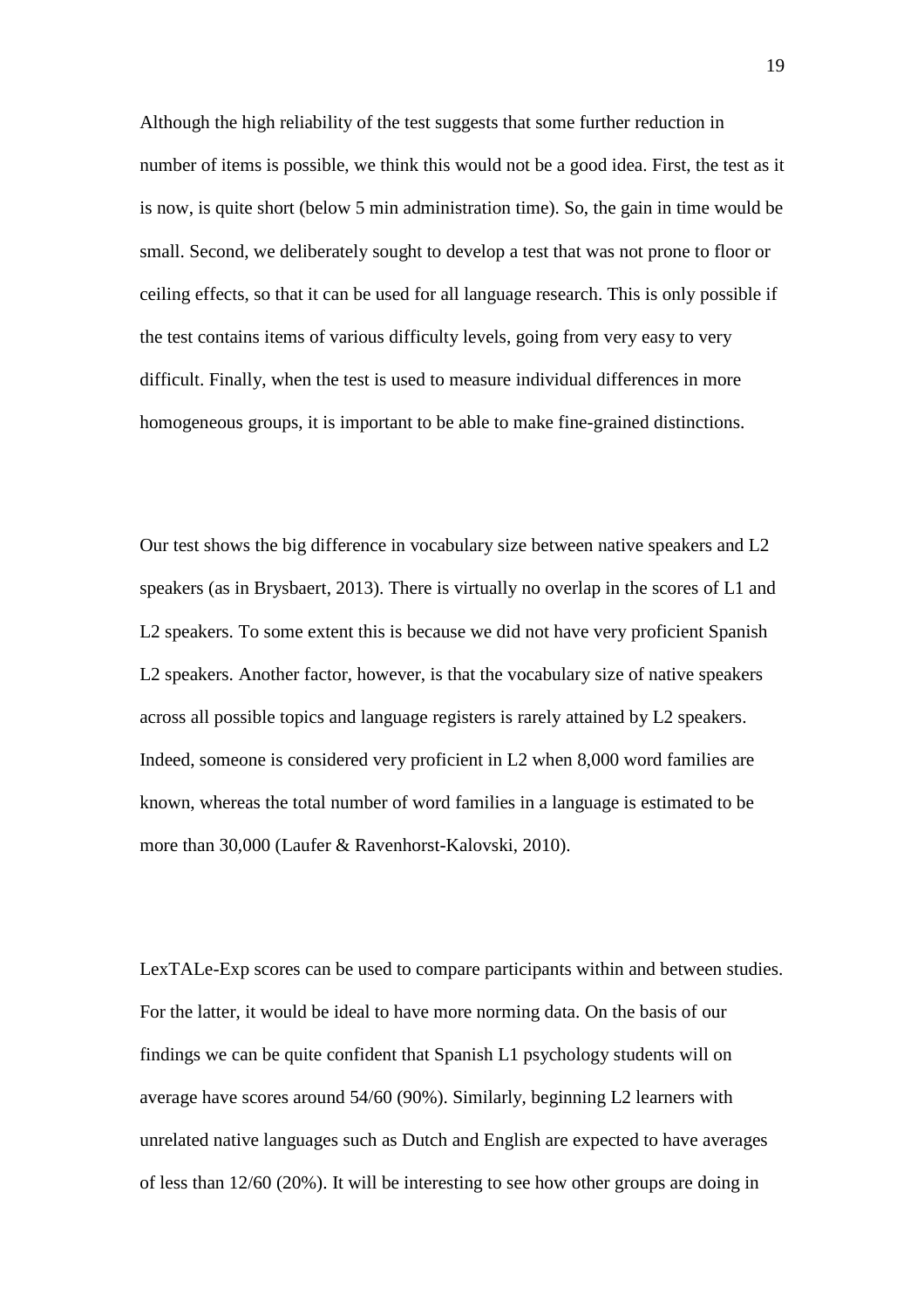this respect. Two variables are likely to be important: Spanish proficiency and the similarity between L1 and L2. As for the latter, we made sure that none of the words used were cognates with the English language and that none of the nonwords were words in Spanish or English. However, a number of words are likely to be cognates with other languages, particularly those languages close to Spanish such as Catalan, French, Portuguese, or Italian. Although it may be tempting to try to avoid the words that may be problematic in the various languages, one must be careful not to construct a test that is too artificial. If two languages have the same root, they are likely to share many everyday words and people who know one language find it easier to learn the other. Taking out these everyday words risks to harm the validity of the test.

Because we do not know how participants with various L1s will perform on the test, it is advised to collect some extra norms if the scores of the Lextale-Esp test are to be used. We are confident that the test, as presented here, is suitable for English-Spanish and Spanish-English bilinguals (in addition to Dutch/Spanish bilinguals), because there is as little overlap between English and Spanish as between Dutch and Spanish. Some caution may be warranted, however, when one wants to interpret the absolute scores of bilinguals with other language combinations.

A different but related issue is the potential influence of the other language on the nonword decisions. This issue was discussed by Meara (1990) in an overview report of the EVST. He argued that a nonword in English like LOYALMENT could cause particular problems to speakers of Spanish as L1. He proposed two reasons for this difficulty: First the fact that LOYAL is a cognate of LEAL in Spanish, and second the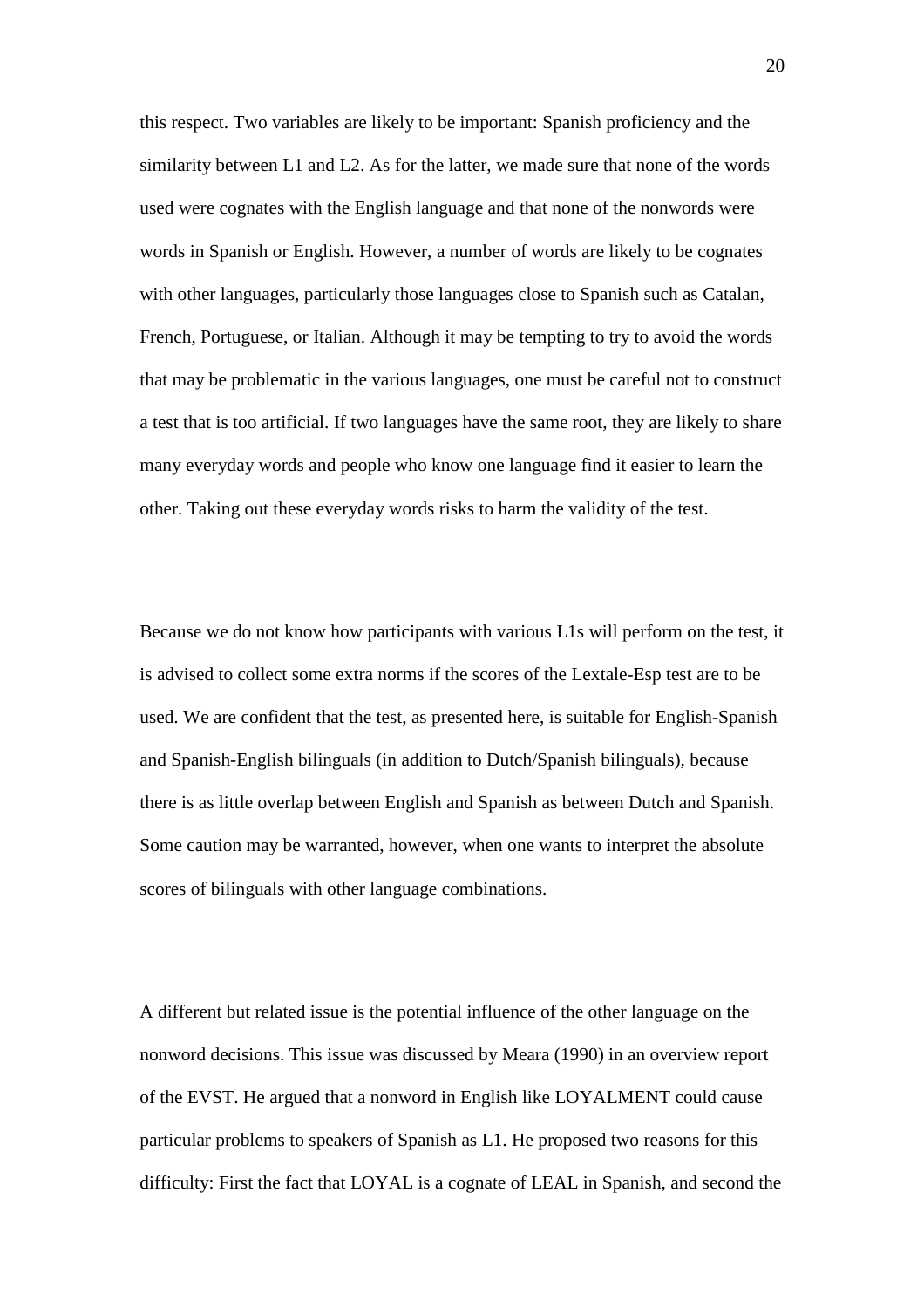fact that Spanish adverbs are formed by adding the suffix MENTE. Therefore the existing Spanish word LEALMENTE (meaning *loyally*) may induce Spanish speakers to accept LOYALMENT as an English word. Meara (1990) observed, however, that although EVST had different problems for participants with different L1 backgrounds, the overall scores did not seem to differ much. Further research with beginning learners of Spanish in various countries and regions will have to indicate whether the same is true for Lextale-Esp.

An objective proficiency test is better than subjective ratings, because it is less susceptible to response biases (at least when constructed properly). Response biases are particularly a problem when participants are motivated to take part in the study (e.g., because they are paid) or when they want to impress the experimenter. In addition, subjective self-assessments suffer from another problem, as illustrated in Figure 2. Whereas very low ratings are an indication of low proficiency and very high ratings an indication of high proficiency, in-between there is a band of ratings that give rise to quite different levels of performance. Partly, this has to do with response biases in individual participants (too modest or too daring). However, in our experience it also has to do with the fact that raters rarely take into consideration the complete range of proficiency. Beginning L2 learners sometimes give themselves a 6 or 7, because they have the impression they are doing well relative to the other members of their (L2) group. For the same reason, native speakers sometimes give themselves a rating of  $6 - 7$ , because they perceive themselves as performing less well than other proficient L1 speakers. This makes that non-extreme ratings are a mix of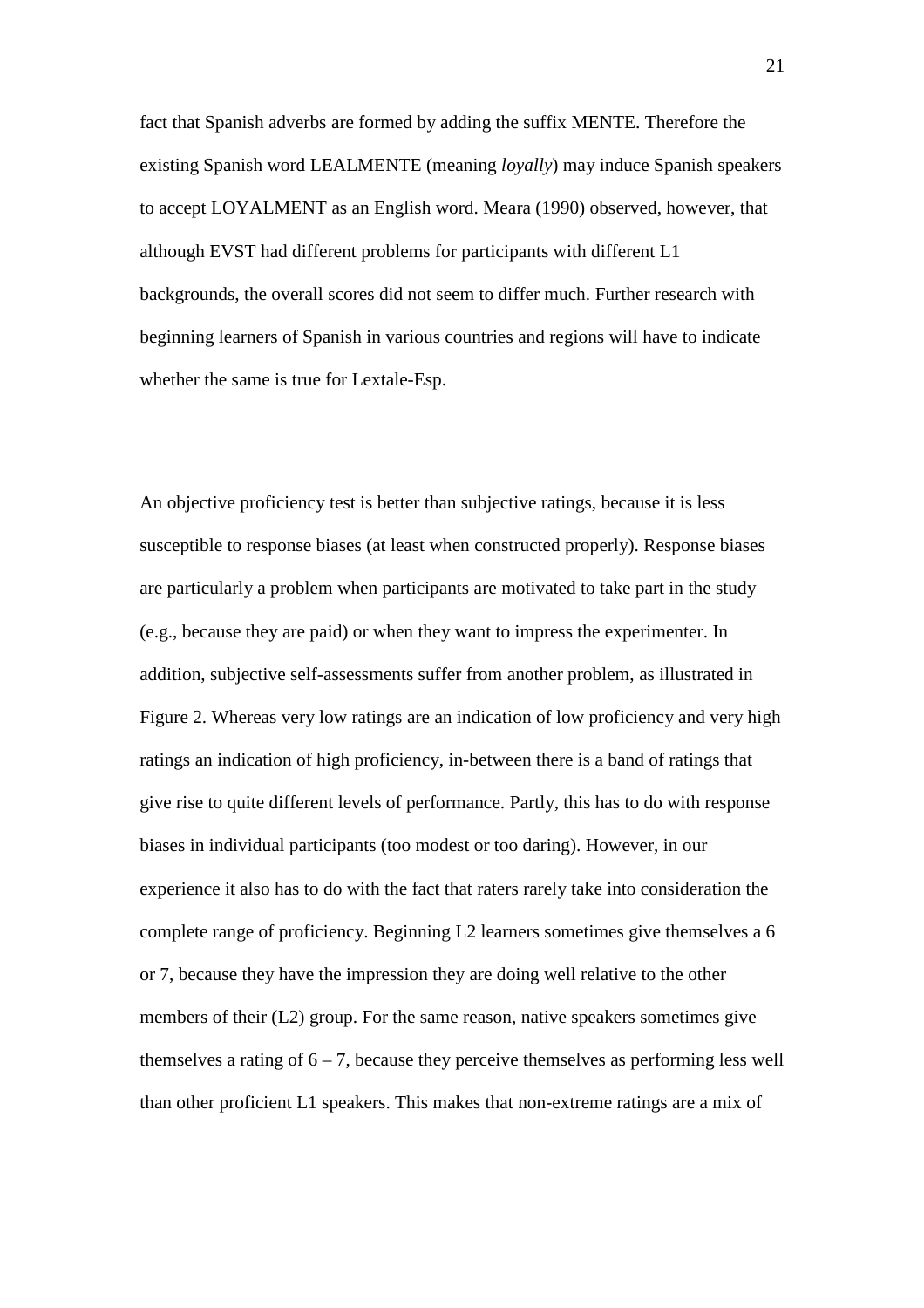different perceptions about what language proficiency entails. Such is not the case for objects scores such as those of LexTALe.

#### Availability

The test is very easy to implement in whatever software one wants to use to present stimuli and collect responses (on a desktop, on the internet, on smartphones or tablets, on paper, etc.). The sequence of stimuli we used is the following (words are translated in English; nonwords are indicated as NW):

terzo (NW), pellizcar (pinch), pulmones (lungs), batillón (NW), zapato (shoe), tergiversar (distort), pésimo (abysmal), cadeña (NW), hacha (axe), antar (NW), cenefa (edging), asesinato (murder), helar (freeze), yunque (anvil), regar (water), abracer (NW), floroso (NW), arsa (NW), brecedad (NW), ávido (avid), capillo (NW), lacayo (lackey), lampera (NW), látigo (whip), bisagra (hinge), secuestro (kidnapping), acutación (NW), merodear (prowl), decar (NW), alardio (NW), pandilla (gang), fatacidad (NW), pauca (NW), aviso (notice), rompido (NW), loro (parrot), granuja (rascal), estornudar (sneeze), torpe (clumsy), alfombra (carpet), rebuscar (rummage), cadallo (NW), canela (cinnamon), cuchara (spoon), jilguero (goldfinch), martillo (hammer), cartinar (NW), ladrón (thief), ganar (win), flamida (NW), candado (padlock), camisa (shirt), vegada (NW), fomentar (promote), nevar (snow), musgo (moss), tacaño (stingy), plaudir (NW), besar (kiss), matar (kill), seda (silk), flaco (skinny), esposante (NW), orgulloso (proud), bizcocho (cake), hacido (NW), cabello (hair), alegre (cheerful), engatusar (cajole), temblo (NW), polvoriento (dusty), pemición (NW), hervidor (kettle), cintro (NW), yacer (lie), atar (tie), tiburón (shark), frondoso (leafy), tropaje (NW), hormiga (ant), pozo (well), empirador (NW), guante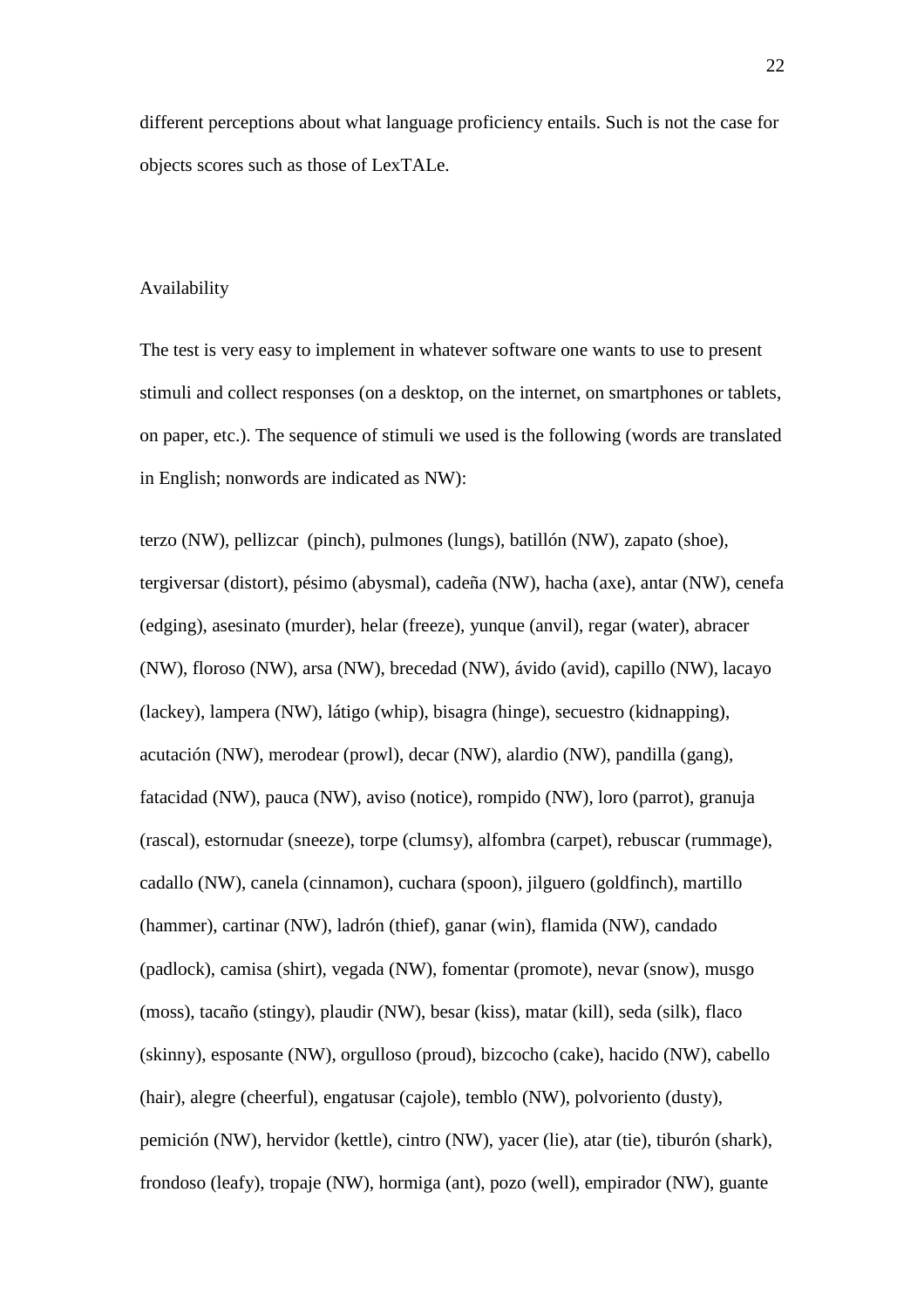(glove), escuto (NW), laud (lute), barato (cheap), grodo (NW), acantilado (cliff), prisa (hurry), clavel (carnation).

In addition, we provide paper versions of LEXTALE\_ESP in the supplementary materials, both with instructions in Spanish and in English. In this way the test is easy be use and understand.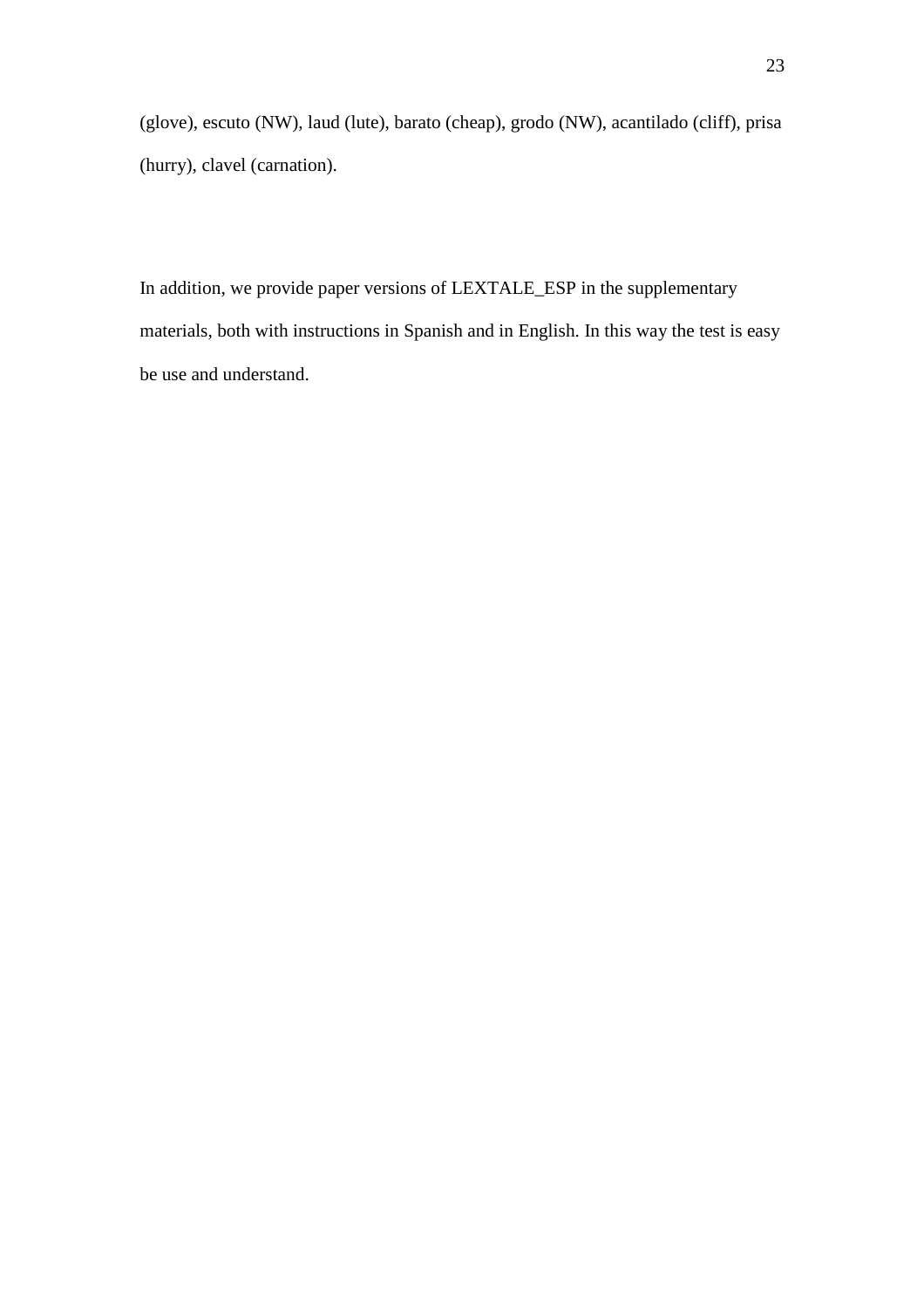References

Andrews, S., & Hersch, J. (2010). Lexical precision in skilled readers: Individual differences in masked neighbour priming. *Journal Of Experimental Psychology: General, 139,* 299-318.

Baayen, R. H., Piepenbrock, R., & van Rijn, H. (1995). *The CELEX Lexical Database Release 2* [CD-ROM]. University of Pennsylvania, Philadelphia: Linguistic Data Consortium.

Bialystok, e., Craik, F. I., & Luk, G. (2012). Bilingualism: consequences for mind and brain. *Trends in Cognitive Sciences, 16* (4), 240-250.

Brysbaert, M. (2013). LEXTALE\_FR: A fast, free, and efficient test to measure language proficiency in French. *Psychologica Belgica, 53,* 23-37.

Cameron, L. (2002). Measuring vocabulary size in English as an additional language. *Language Teaching Research, 6,* 145–173.

Chateau, D., & Jared, D. (2000). Exposure to print and word recognition processes. *Memory and Cognition, 28,* 143-153.

Colzato, L.S., Bajo, M.T., van den Wildenberg, W., Paolieri, D., Nieuwenhuis, S., La Heij, W., & Hommel, B. (2008). How does bilingualism improve executive control? A comparison of active and reactive inhibition mechanisms. *Journal of Experimental Psychology: Learning, Memory, and Cognition, 34,* 302–312.

Cuetos, F., González-Nosti, M., Barbón, A., & Brysbaert, M. (2011). Spanish word frequency based on film subtitles. *Psicológica 32,* 133-143.

Diependaele, K., Lemhöfer, K., & Brysbaert, M. (2013). The Word Frequency Effect in First and Second Language Word Recognition: A Lexical Quality Account. *Quarterly Journal of Experimental Psychology*. In press.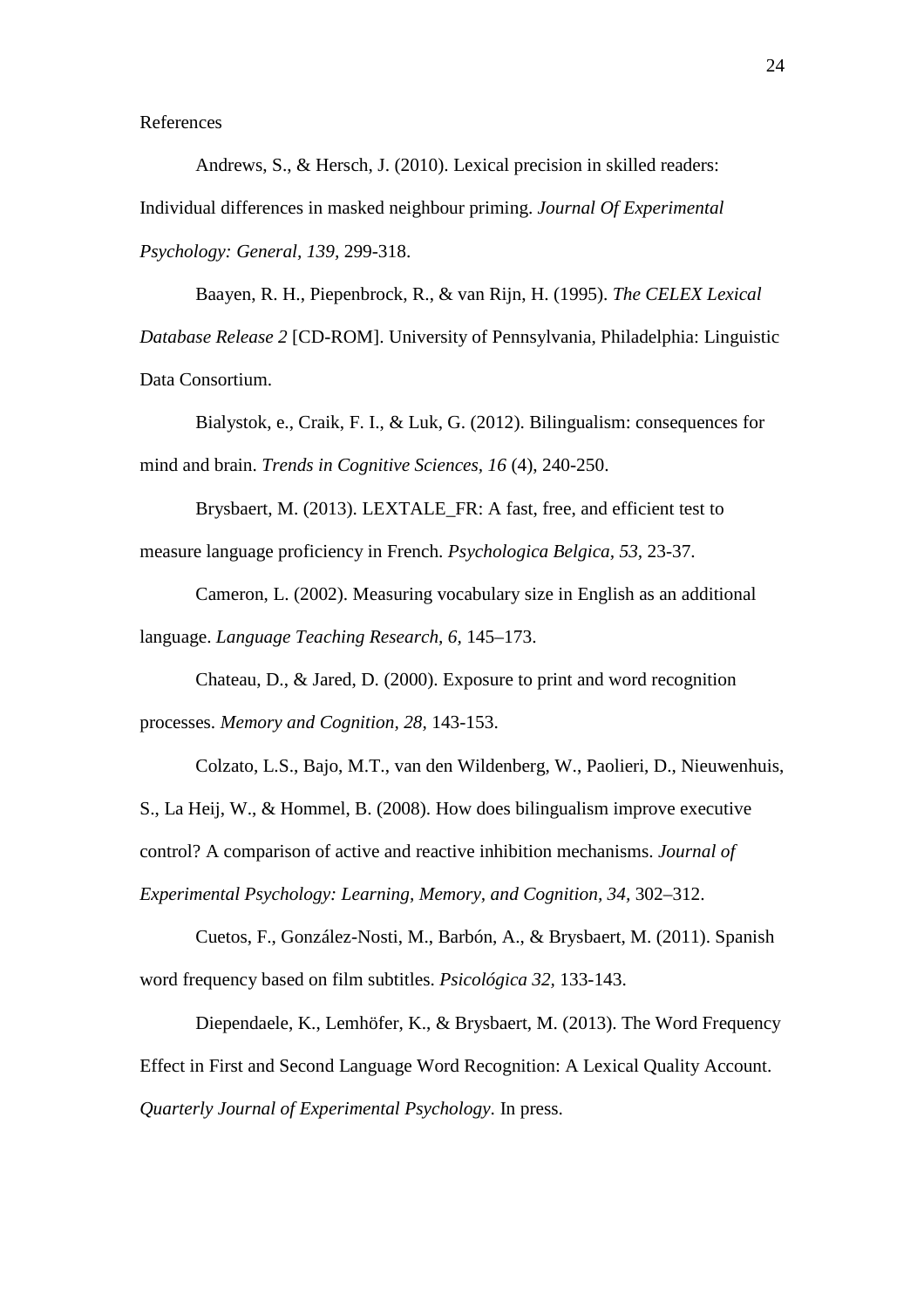Duchon , A., Perea, M., Sebastián-Gallés, N., Martí, A., Carreiras, M. (in

press). EsPal: One-stop Shopping for Spanish Word Properties. Behavior Research Methods.

Dunn, A., & Fox Tree, J. E. (2009). A quick, gradient Bilingual Dominance Scale. *Bilingualism: Language and Cognition, 12* (3), 273-289.

 González-Nosti, M., Barbón, A., Rodríguez-Ferreiro, J. & Cuetos, F. (under revision). Effects of the psycholinguistic variables in the lexical decision task in Spanish: A study with 2765 words. *Brain Research Methods.*

Grainger, J., Dufau, S., Montant, M., Ziegler, J.C., & Fagot, J. (2012). Orthographic processing in baboons, *Science, 336,* 245-248.

Keuleers, E., & Brysbaert, M. (2010). Wuggy: A multilingual pseudoword generator. *Behavior Research Methods, 42,* 627-633.

Keuleers, E., & Brysbaert, M. (2011). Detecting inherent bias in lexical decision experiments with the LD1NN algorithm. *The Mental Lexicon, 6,* 34-52.

Khare, V., Verma, A., Kar, B., Srinivasan N., & Brysbaert, M. (2013). Bilingualism and the increased attentional blink effect: Evidence that the difference between bilinguals and monolinguals generalizes to different levels of second language proficiency. *Psychological Research*. In press.

Laufer, B., & Ravenhorst- Kalovski, G. C. (2010). Lexical threshold revisited: Lexical text coverage, learners' vocabulary size and reading comprehension*. Reading in a Foreign Language, 22*, 15-30

Lemhöfer, K., & Broersma, M. (2012). Introducing LexTALE: A quick and valid lexical test for advanced learners of English. *Behaviour Research Methods, 44*  (2), 325-343.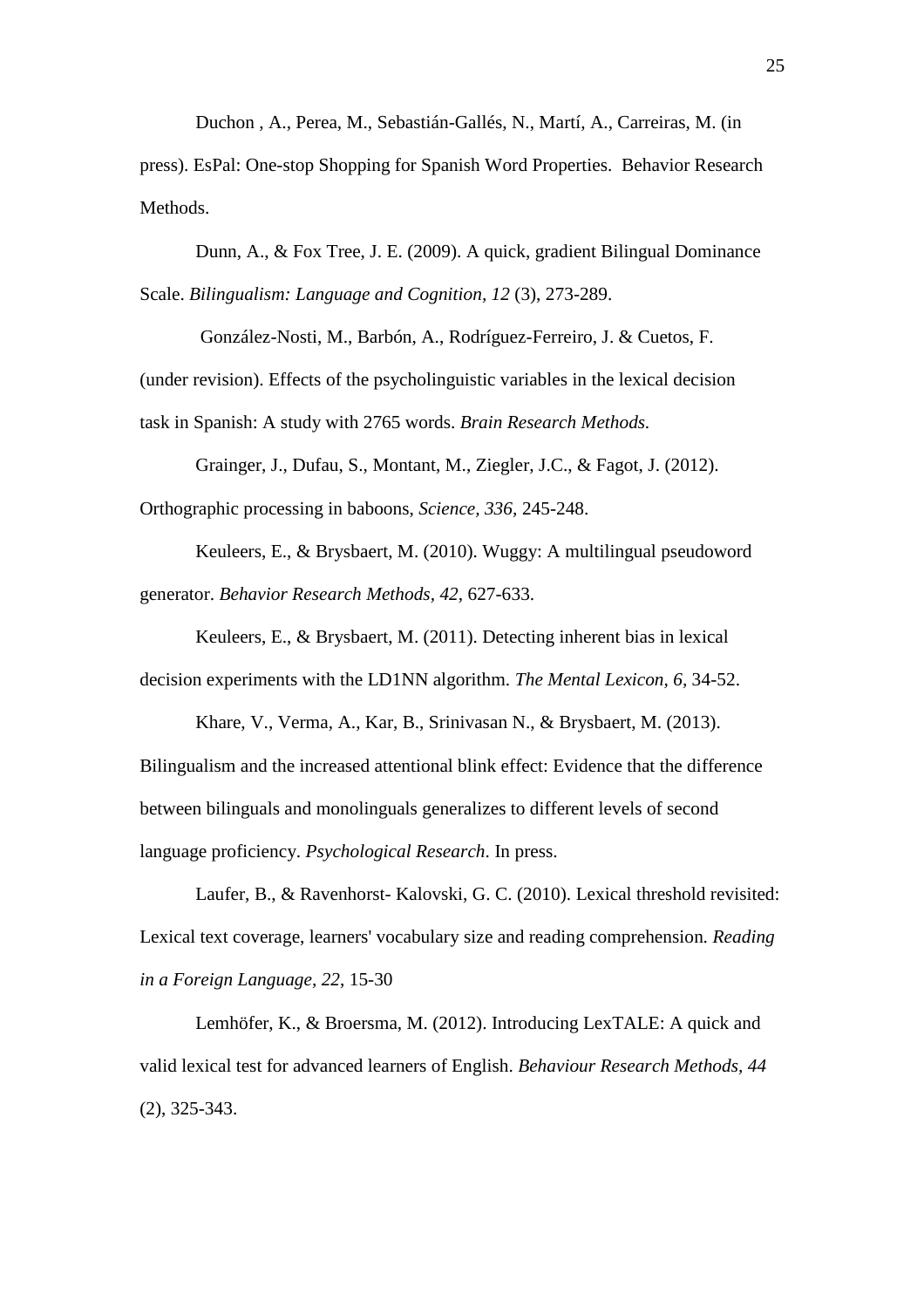Li, P., Sepanski, S., & Zhao, X. (2006). Language history questionnaires: A web-based interface for bilingual research. *Behavioral Research Methods, 38*, 202- 210.

Meara, P. (1990). Some notes on the Eurocentres vocabulary tests. In J.

Tommola (Ed.), *Foreign language comprehension and production* (pp. 103-113).

Turko: AfinLA.

Meara, P., & Jones, G. (1987). Test of vocabulary size in English as a foreign language. *Polyglot, 8* (1), 1-40.

Meara, P., & Jones, G. (1990). *Eurocentres Vocabulary Size Test* (version E1. 1/K10,MSDOS). Zurich: Eurocentres Learning Service.

Mochida, A., & Harrington, M. W. (2006). The Yes-No test as a measure of receptive vocabulary knowledge. *Language Testing, 23* (1), 73-98.

Nation, I.S.P. (1990). *Teaching and learning vocabulary.* Rowley, MA: Newbury House.

Rizopoulos, D. (2006). Ltm: An R package of latent variable modelling and item response theory analyses. *Journal of Statistical Software, 17* (5), 1-25.

Schmitt, N. (2000). *Vocabulary in language teaching.* (J.C. Richards, Ed.)*.* 

New York: Cambridge University Press.

Thorndike, E. L., & Lorge, I. (1944). *The teacher's Word Book of 30,000* 

*Words*. New York: Teachers College, Columbia University.

Varma, S. (n.d.). Preliminary item statistics using point-biserial correlation and *p –* values. *Google.*com*.* Retrieved April 2013 from http://www.google.com

Yap, M. J., Balota, D. A., Tse, C-S., & Besner, D. (2008). On the additive effects of stimulus quality and word frequency in lexical decision: Evidence for